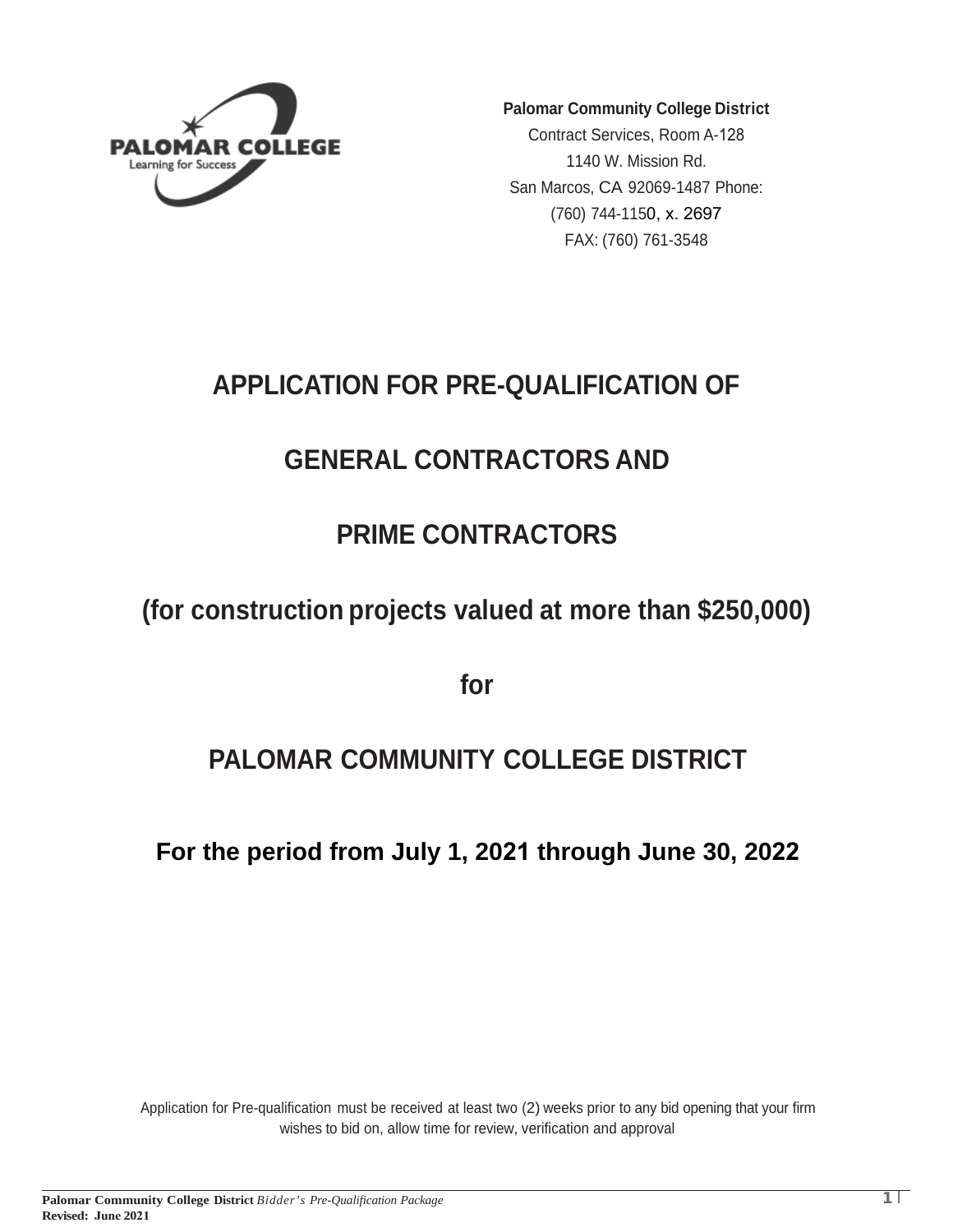# **TABLE OF CONTENTS**

| <b>Contents</b> | Page |
|-----------------|------|
|                 |      |
|                 |      |
|                 |      |
|                 |      |
|                 |      |
|                 |      |
|                 |      |
|                 |      |
|                 |      |
|                 |      |
|                 |      |
|                 |      |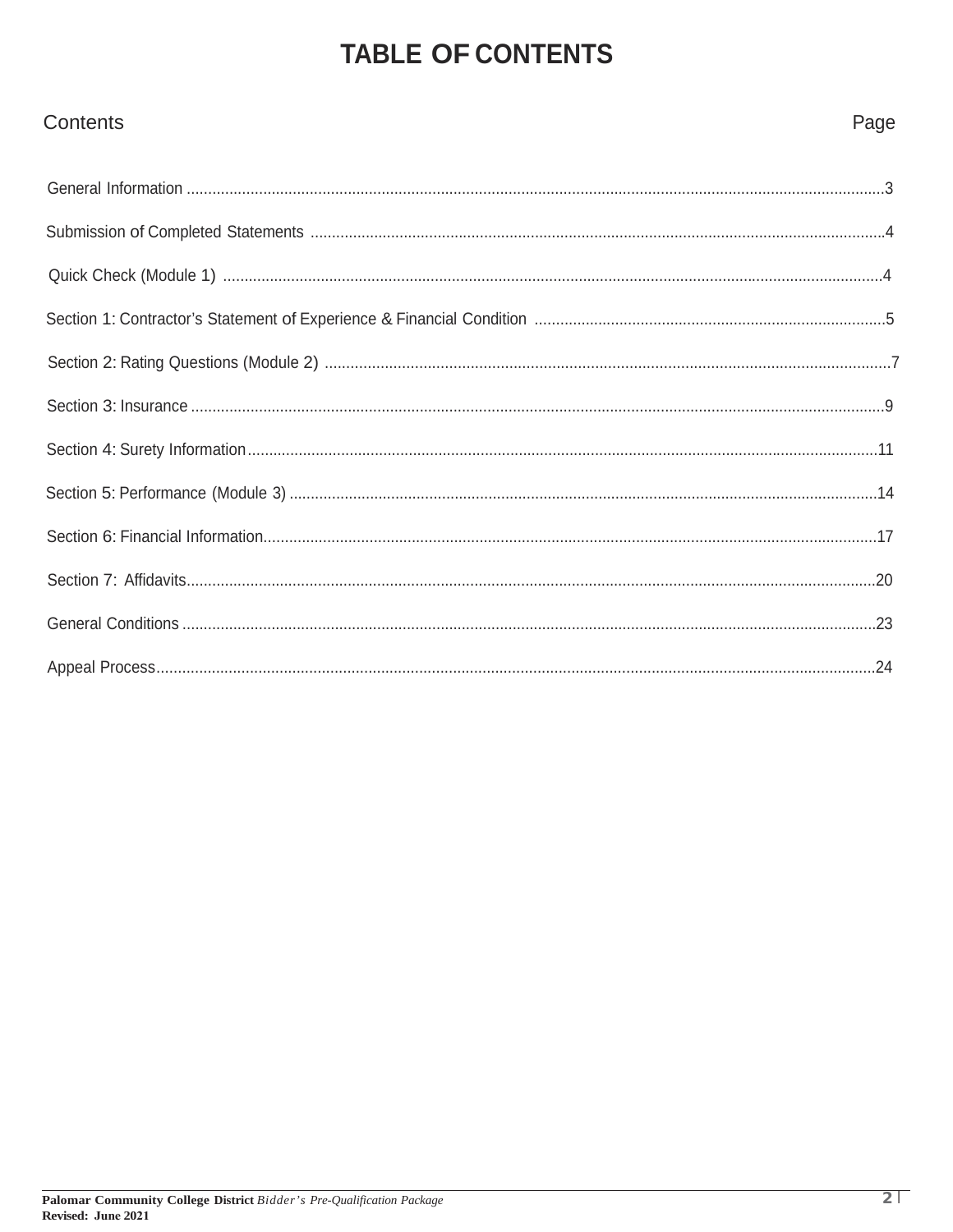### GENERAL INFORMATION

Public Contract Code §20651.5 permits the Governing Board of any Community College District to require each prospective bidder for a contract, as described under §20651 to complete and submit to the District a standardized questionnaire and financial statement in a form specified by the District, including a complete statement of the prospective bidder's financial ability and experience in performing public works construction/improvement projects. In accordance with §20651.5, the Palomar Community College District (District) has developed a Pre-qualification application and which must be completed in advance by all companies seeking to bid construction projects.

The District intends to enter into contracts with contractors to construct public works construction/improvement projects funded by Proposition "M" as well as state and other funds. All firms interested in bidding as a General or Prime Contractor (for all construction projects valued at more than \$250,000) for the Palomar Community College District (hereinafter District) must fully complete this Prequalification Application, provide all materials requested herein and be approved by the District. Only one copy of the Application is required to be submitted.

Answers to questions contained in the attached Standard Form of Questionnaire and Financial Statement are required, including a complete statement of prospective bidder's financial ability and experience in performing public works. These documents will be the basis of rating bidders in respect to the size and scope of contracts upon which each bidder is qualified to bid. The District reserves the right to verify the information submitted by the Applicant in any related documents, or by supplemental information or data as necessary. Omission of requested information can result in automatic disqualification.

In addition to prequalification by the District, all contractors must be registered with the Department of Industrial Relations (DIR) pursuant to Labor Code §1725.5 in order to be qualified, submit a bid on, or to perform work on a public project over \$1,000.00. At all times during performance of the project, the bidder/contractor and *all* subcontractors, *of any tier*, must be registered with the DIR, subject to the following timelines: No contractor or subcontractor may be listed on a bid for a public works project (submitted on or after March 1, 2015) unless registered with the Department of Industrial Relations (DIR) and no contractor or subcontractor may be awarded a contract from a public works project over \$1,000.00 (awarded on or after April 1, 2015) unless registered with the DIR per California Labor Code §1725.5. Subject to the timelines set forth above, bids submitted by contractors not registered with the DIR will be rejected as non-responsive.

All costs associated with completion of the Application shall be borne by the Applicant. The District shall not, in any event, be liable for any expense incurred by the Applicant in connection with the preparation, completion or submission of the Application.

The questionnaire and financial statements are not public records and are not open to public inspection. All information provided will be kept confidential to the extent permitted by law. Palomar Community College District reserves the right to reject any and all prequalification questionnaires and to waive any irregularities in the information contained therein.

Each questionnaire must be signed by an individual who has the legal authority to bind the contractor on whose behalf that person is signing. If any information provided by a contractor becomes inaccurate, the contractor must immediately notify the awarding body and provide updated accurate information in writing and under penalty of perjury.

### PRE-QUALIFICATION PROCESS

The Pre-Qualification application consists of three (3) primary review modules, which will be used to review the Applicants.

- Module 1: The first module consists of a list of questions to which the Applicant must answer "Yes". If the Applicant answers "No" to any of the questions, the Application will automatically be rejected. If the Applicant answers "Yes" to all of the questions, the Applicant will proceed to the Module 2.
- Module 2: The second module consists of a list of "Rating Questions" all of which the Applicant must answer. If the Applicant's score on Module 2 meets the minimum of at least 65 the applicant will proceed to Module 3. If not, the Application will be rejected.
- Module 3: The third module consist of a list of reference interview questions, which will be asked of previous clients project contacts by Application Review Panel. If the Applicant's score on the third module is sufficient, the Application will be approved. If the Applicant's score on Module 3 is not sufficient, the Application will be rejected.

In summary the Applicant must successfully pass all 3 modules of the Application in order for the Applicant to be pre-qualified.

The following can result in denial of Pre-qualified status:

- 1. Failure to submit any material information required on the questionnaire.
- 2. Deliberate submission of false information.
- 3. Debarment or suspension by any public entity.
- 4. Conviction of a crime or public offense.
- 5. Failure to comply with SB854; register and qualify under the Department of Industrial Relations [\(http://www.dir.ca.gov/Public-Works/PublicWorks.html\)](http://www.dir.ca.gov/Public-Works/PublicWorks.html)
- 6. Any combination of substantive factors including, but not limited to, disregard of laws regulations, history of failure to perform in other contracts, unresolved tax liens, etc., which in the sole discretion of the District, do not meet the standards of fitness or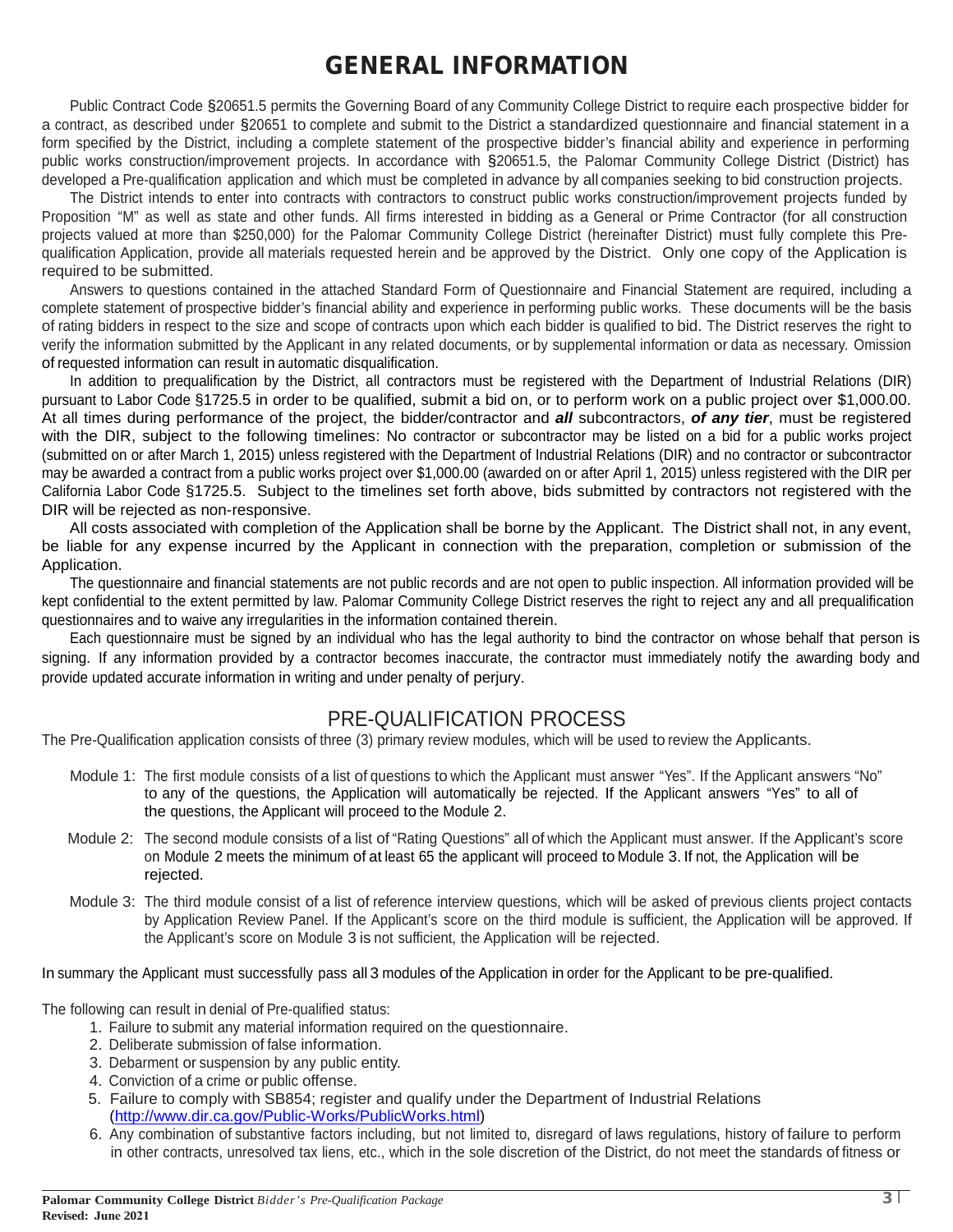reliability expected from companies wishing to do business with the District.

Once the review and evaluation is complete, the applicant will be notified by letter whether the Pre-qualification has been approved or denied. Only Applicants for whom the Pre-qualification application has been approved will be permitted to submit a bid for any District construction project valued at more than \$250,000.

Prequalification is valid for a maximum of one year and expires on June 30 each year, at which time a prequalified contractor may fill out another application to extend their status through June 30 of the following year.

The District reserves the right to revoke the prequalified status of any contractor that is not performing appropriately on District projects or other projects. Any applicant denied has a right to appeal the decision. See page 23 for appeal process instructions.

- **Note 1**: **The District's Prequalification does not preclude a firm from any project specific prequalification required by District's contracted Construction Managers, nor is it a prerequisite for the same.**
- Note 2: If a firm's current ratio falls below the 1.20:1, the District reserves the right to review and consider other pertinent financial information and ratios.

### **Submission of Completed Statements**

Mail completed applications along with the following:

- Reviewed or Audited Financial Statement (Projects \$1,000,000 to \$9,999,999)
- Audited Financial Statement (Projects \$10,000,000 or greater)
- Letter of Bondability (identifying project by name if applicable)
- Certificate of Insurance issued to the awarding agency
- Accountant's Release Letter
- Letter of Credit **(Line of Credits are not accepted)**

**To:** Allen Young, Contract Services Palomar Community College District 1140 West Mission Road San Marcos, CA 92069

**Please mark envelope: Application for Pre-Qualification "Confidential"**

## Quick Check (Module 1)

The following are screening statements, which should be used to determine whether or not you should proceed to submit a pre-qualification process.

**You must be able to answer "YES" to each question below.**

1. I am bidding as the general/prime contractor.

| Yes: |  | No: |  |
|------|--|-----|--|
|------|--|-----|--|

2. I am appropriately licensed, insured and bondable.

| res: |  | No: |
|------|--|-----|
|------|--|-----|

3. I am currently registered and qualify under the Department of Industrial Relations as per Section1725.5 and 1771 of the Labor Code.

| Yes: |  |  | No: |
|------|--|--|-----|
|------|--|--|-----|

4. I have an audited or reviewed financial statement, (as appropriate), that is less than 18 months old.

|  | Nο<br>٠<br>- |
|--|--------------|
|--|--------------|

5. I have completed at least 2 public works projects within the last 7 years. (Public Works Construction Project defined as project that meets California Public Contract Code Sections 1101, 7103.5, or 22200(a) as appropriate.)

| No: |
|-----|
|-----|

6. I am eligible to bid on a Public Works contract as per Section 1777.1 of the Labor Code.

Yes: No:

Yes:

Yes:

*If you can answer "Yes" to all of the above statements, please proceed with the application.*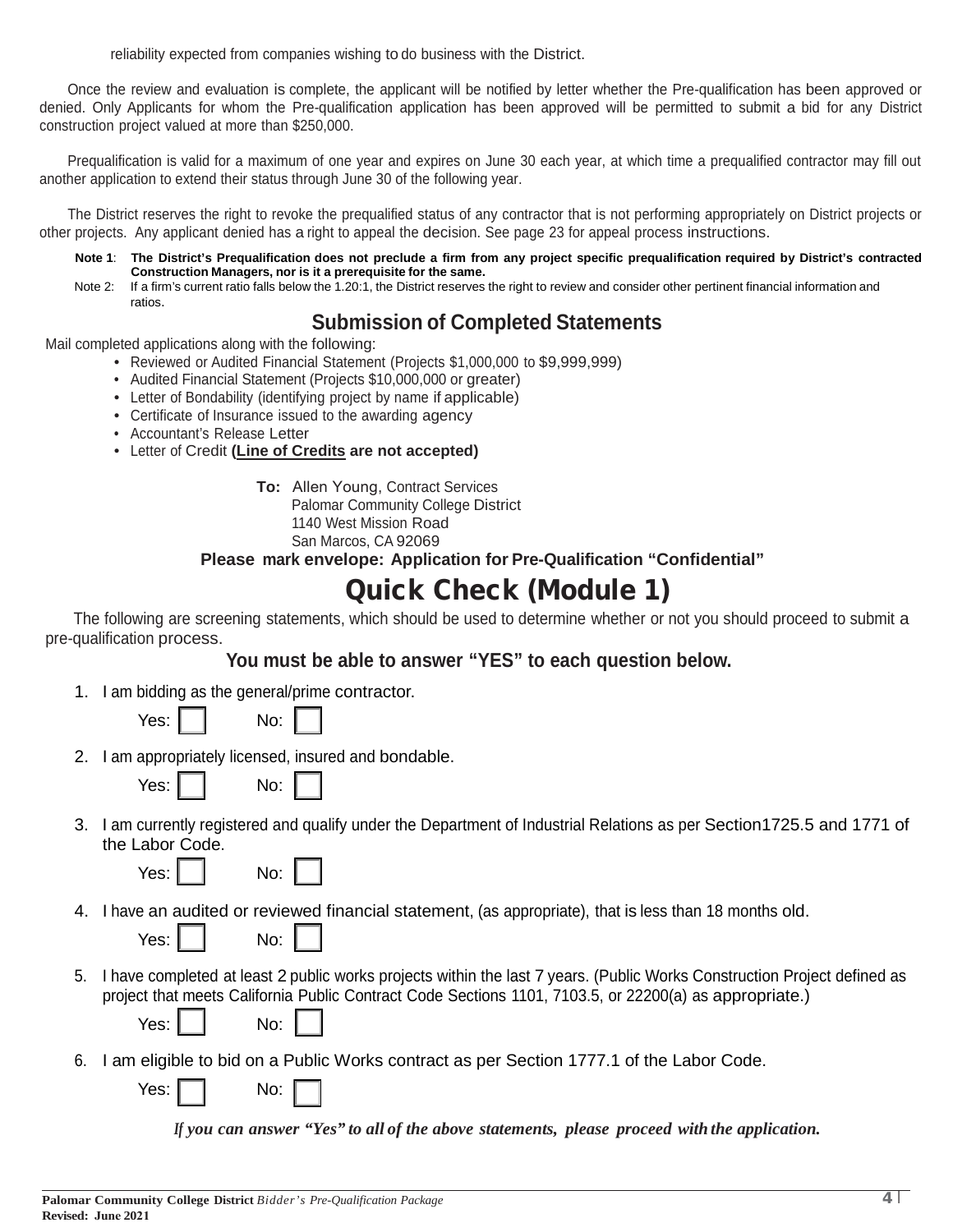### SECTION 1: CONTRACTOR'S STATEMENT OF EXPERIENCE AND FINANCIAL CONDITION

Please Type or Print Clearly SECTION 1 - GENERAL INFORMATION

| Contractor:<br><u> 1989 - John Barnett, fransk politiker (d. 1989)</u>                                                                                                                                            |                                                                  |                 |                                                                                  |  |
|-------------------------------------------------------------------------------------------------------------------------------------------------------------------------------------------------------------------|------------------------------------------------------------------|-----------------|----------------------------------------------------------------------------------|--|
| City, State, Zip: 2008. Experience of the City, State, Zip:                                                                                                                                                       | (as name appears on license)                                     |                 | <b>Check One: Corporation</b><br>Partnership<br>Sole Proprietor<br>Joint Venture |  |
|                                                                                                                                                                                                                   |                                                                  |                 |                                                                                  |  |
| Supplemental classification(s) held, if any, and license number(s): _______________________________                                                                                                               |                                                                  |                 |                                                                                  |  |
| Have you ever been licensed in California under a different name or different license number?<br>If yes, list all name(s) and license number(s) on a separate sheet.                                              |                                                                  |                 | No:<br>Yes: I                                                                    |  |
| Pursuant to Labor Code §1725.5 and §1771 Contractor is currently registered as a contractor with the<br>Department of Industrial Relations (DIR):                                                                 |                                                                  |                 |                                                                                  |  |
|                                                                                                                                                                                                                   |                                                                  |                 |                                                                                  |  |
| <b>District Use Only:</b><br>Verified by District on _______________ via CSLB _______ by speaking with:__________________________<br>License clear: Yes:____ No: ___         DIR verified/clear: Yes: ___ No: ___ |                                                                  |                 |                                                                                  |  |
|                                                                                                                                                                                                                   |                                                                  |                 | Date Business Formed: ________________________                                   |  |
| Number of Employees: Company-Wide: Local-San Diego: Local-San Diego:                                                                                                                                              |                                                                  |                 |                                                                                  |  |
| 1. In the past 10 yrs., what other business has the principal been involved in?                                                                                                                                   |                                                                  |                 |                                                                                  |  |
| 2. Has there been any recent change in control of Company?                                                                                                                                                        | Yes: $\Box$ No: $\Box$ (If yes, explain on separate signed page) |                 |                                                                                  |  |
| 3. Is the company or its owners connected with other companies as a subsidiary, parent, holding or affiliate?<br>No:<br>Yes:                                                                                      | (If yes, explain on separate signed page)                        |                 |                                                                                  |  |
| 4. Corporate Officers - Partners - Proprietor - Owners - Key Personnel: (Attach separate sheet if needed.)<br>Name                                                                                                | Position                                                         | Years with Firm | % of Ownership                                                                   |  |
|                                                                                                                                                                                                                   |                                                                  |                 |                                                                                  |  |
|                                                                                                                                                                                                                   |                                                                  |                 |                                                                                  |  |
|                                                                                                                                                                                                                   |                                                                  |                 |                                                                                  |  |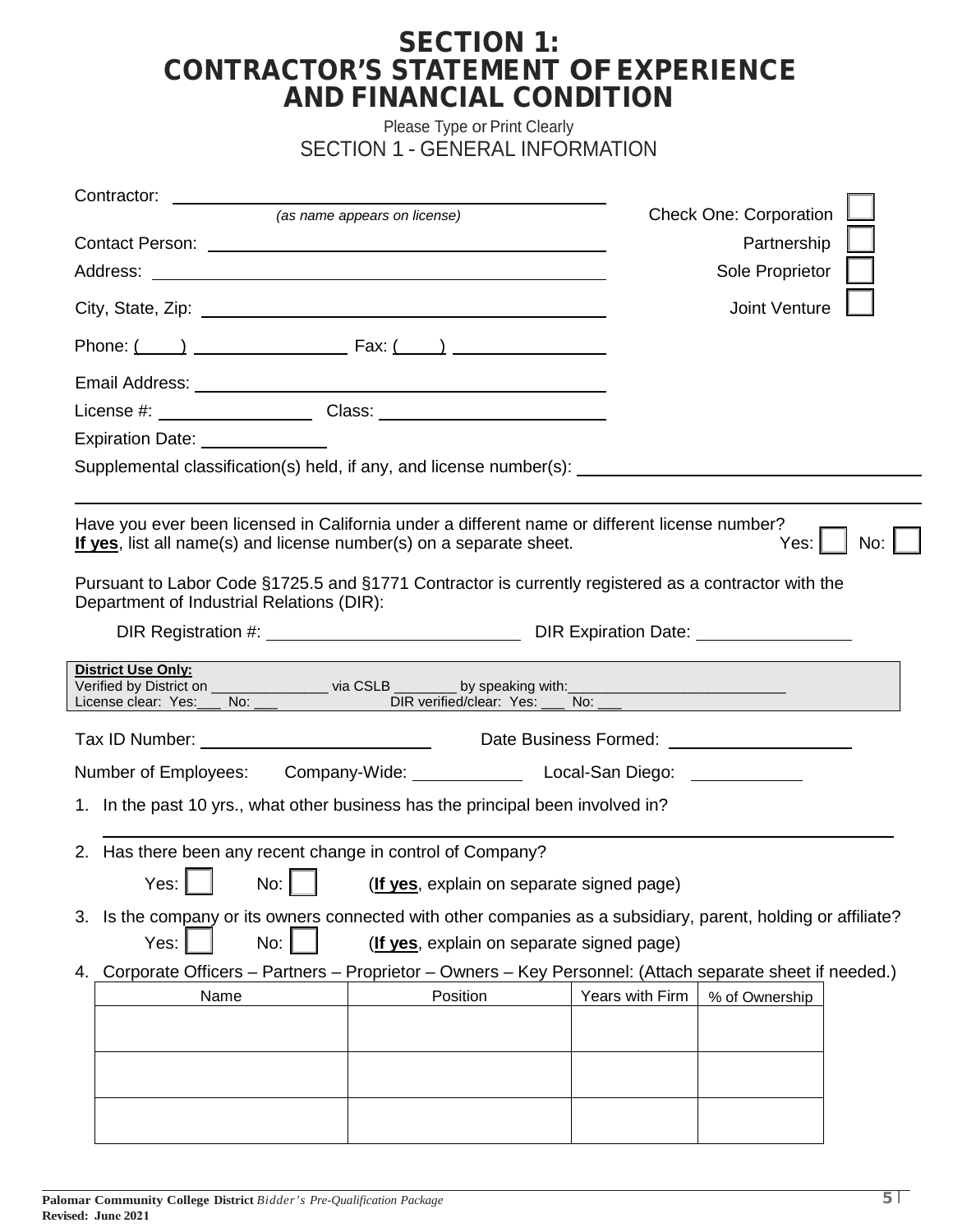5. List experience record of staff (Attach separate sheet if needed.)

| Name | Position | Years with<br>Organization | Experience |
|------|----------|----------------------------|------------|
|      |          |                            |            |
|      |          |                            |            |
|      |          |                            |            |
|      |          |                            |            |
|      |          |                            |            |
|      |          |                            |            |
|      |          |                            |            |

6. In what type of construction do you specialize?

7. What size projects do you feel your company can undertake:

| Single job \$<br>Total work in Progress: \$ |  |
|---------------------------------------------|--|
|---------------------------------------------|--|

8. What was the largest amount of work completed in one year?

|      | Dollar Amount                                                                                                                                                                              | Number of Jobs | Year | Largest Job                                                                                                    |
|------|--------------------------------------------------------------------------------------------------------------------------------------------------------------------------------------------|----------------|------|----------------------------------------------------------------------------------------------------------------|
|      | \$                                                                                                                                                                                         |                |      | \$                                                                                                             |
|      | 9. List annual gross income for last three (3) years:                                                                                                                                      |                |      |                                                                                                                |
|      |                                                                                                                                                                                            |                |      |                                                                                                                |
|      |                                                                                                                                                                                            |                |      |                                                                                                                |
|      | 10. Are you currently pre-qualified with any other school district in San Diego County?<br>No:<br>$Yes: \Box$<br>If yes, which one(s)?: $\qquad \qquad$<br>What is your dollar rating?: \$ |                |      |                                                                                                                |
|      | Can we contact the district(s) above to discuss your rating/prequalification? Yes: $\Box$                                                                                                  |                |      | No: I                                                                                                          |
|      | Questionnaire and all of the representations made herein are true and correct.                                                                                                             |                |      | I hereby certify that all of the information submitted by Contractor in connection with this Pre-qualification |
| Date |                                                                                                                                                                                            | Signature      |      |                                                                                                                |

Print Name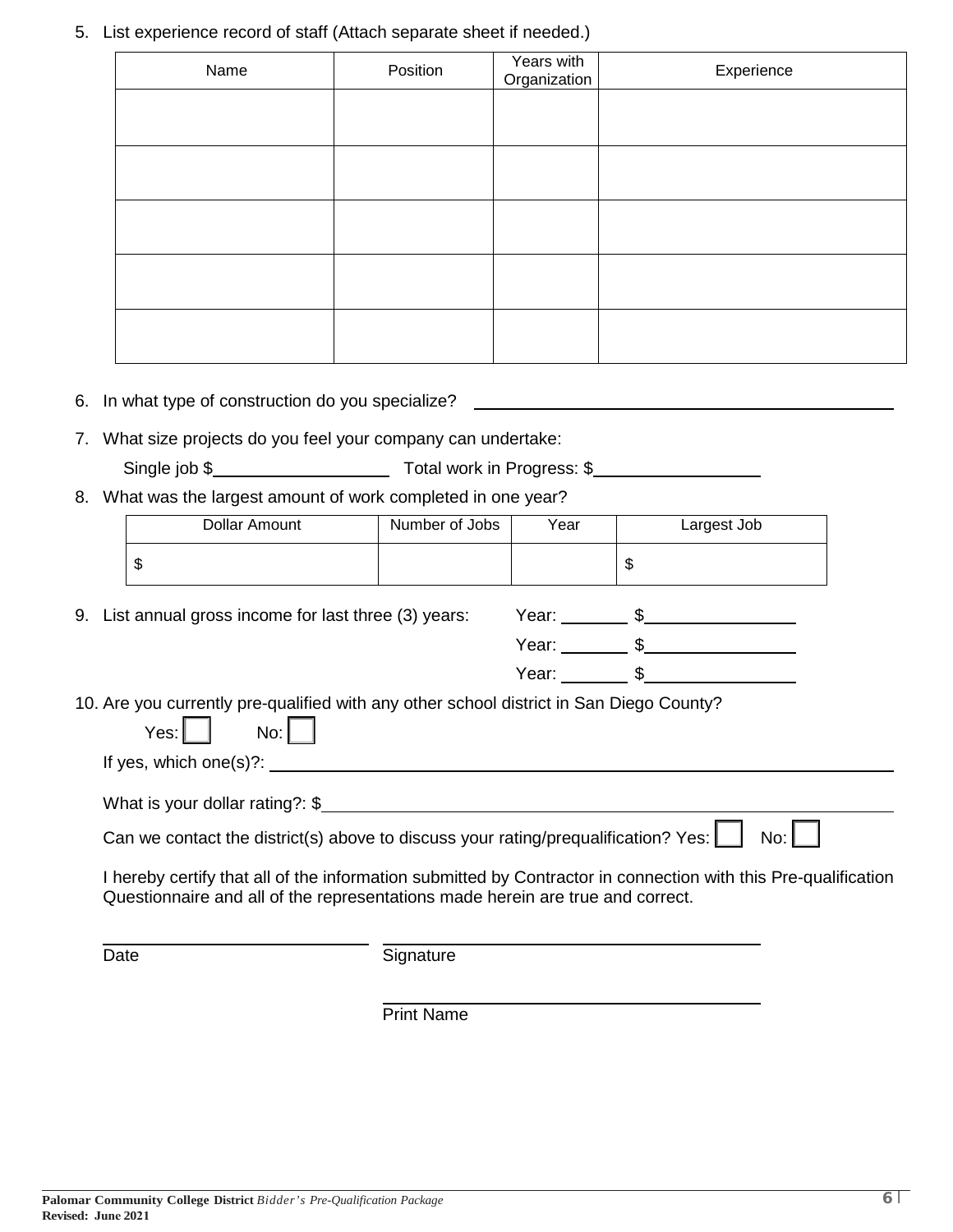# SECTION 2: RATING QUESTIONS (Module 2)

Highest Possible Rate = 85 Points.

A score less than 65 points will disqualify you from the pre-qualification process. "You" or "Your" refer to the Applicant listed in Section 1.

| Question                                                                                                                                                                                                                                                                                                             | Response                                           | <b>Points</b><br>(For District Use Only) |
|----------------------------------------------------------------------------------------------------------------------------------------------------------------------------------------------------------------------------------------------------------------------------------------------------------------------|----------------------------------------------------|------------------------------------------|
| 1. How many years has your organization been in business in California as a<br>contractor under your present business name and license number?<br>(Less than 3 yrs. = 1 pt., 3-6 yrs. = 3 pt., $>6$ = 5 pts.)                                                                                                        | Years                                              | pts.                                     |
| How many years' experience does the principal of the firm have as a contractor?<br>2.<br>(Less than 3 yrs. = 1 pt., 3-6 yrs. = 3 pt., $>6$ = 5 pts.)                                                                                                                                                                 | Years                                              | pts.                                     |
| 3. Are the owners or principals of the firm in good standing with the Contractors' State<br>License Board, or have they ever had their contractor's licensees suspended, put<br>on probation or revoked? (Check One)<br>(Good standing = $5$ pts, , probation = $3$ pts. suspended = $2$ pts., Revoked = $0$<br>pts) | Good Standing<br>Probation<br>Suspended<br>Revoked | pts.                                     |
| 4.<br>How many years has your organization completed construction work as a<br>Contractor under the California Division of State Architect (DSA) Rules and<br>Regulations? (Less than 3 yrs. = 1 pt., 3-6 yrs. = 3 pt., $6+$ = 5 pts.)                                                                               | Years                                              | pts.                                     |
| How many stop notices have been filed on in court and lost by your firm?<br>5.<br>$(0 = 6 \text{ pts.}, 1-3 = 4 \text{ pts.}, >3 = 0 \text{ pts.})$                                                                                                                                                                  | Lost                                               | pts                                      |
| How many claims has your firm filed suit on in court and lost by your firm?<br>6.<br>$(0 = 4 \text{ pts.}, 1-3 = 2 \text{ pts.}, >3 = 0 \text{ pts.})$                                                                                                                                                               | Lost                                               | pts.                                     |
| *Has your firm ever failed to complete a project in the past 5 years?<br>7.<br>$(Yes = 0 pts., No = 5 pts.)$                                                                                                                                                                                                         | Yes<br>No                                          | pts.                                     |
| *In the three most current completed contracts, how many unresolved change<br>8.<br>orders resulted in claims?<br>$(0 = 5 \text{ pts.}, 1 - 3 = 3 \text{ pts.}, >3 = 0 \text{ pts.})$                                                                                                                                | Claims                                             | pts.                                     |
| *Has your organization been assessed liquidated damages in the past 5 years?<br>9.<br>$(Yes = 0 pts., No = 5 pts.)$                                                                                                                                                                                                  | Yes<br>No                                          | pts.                                     |
| *Has your organization ever had insurance terminated by a carrier in the past 5<br>10.<br>years?<br>$(Yes = 0 pts., No = 2 pts.)$                                                                                                                                                                                    | Yes<br>No                                          | pts.                                     |
| 11.<br>*How many OSHA citations has your firm received on your three most current<br>completed contracts?<br>$(0 = 5 \text{ pts.}, 1 - 3 = 3 \text{ pts.}, >3 = 0 \text{ pts.})$                                                                                                                                     | Citations                                          | pts.                                     |
| Does your firm currently have a safety plan, which complies with the current<br>12.<br>OSHA standards? (Yes = $2$ pts., No = $0$ pts.)                                                                                                                                                                               | Yes<br>No                                          | pts.                                     |
| 13. What is your current Workers' Compensation modification rate?<br>$(<1 = 5$ pts., $1.0 - 1.5 = 3$ pts., $1.51 - 2.0 = 2$ pts., $>2.0 = 0$ pts.)                                                                                                                                                                   | Rate                                               | pts.                                     |
| 14. How many school projects has your firm completed in the past 5 years?<br>$(55 = 5 \text{ pts.}, 4 = 4 \text{ pts.}, 3 = 3 \text{ pts.}, 2 = 2 \text{ pts.}, 1 \text{ or less } = 0 \text{ pts.})$                                                                                                                | Projects                                           | pts.                                     |
| List your firm's Experience Modification Rate (EMR) for each of the past three<br>15.<br>premium years. (Note An EMR is issued to your firm annually by your workers'<br>compensation insurance carrier).<br>(3 years average under 1.0: Yes = 6 pts, $No = 0$ pts)                                                  | Rate<br>Year _<br>Year<br>Rate<br>Year<br>Rate     | pts.                                     |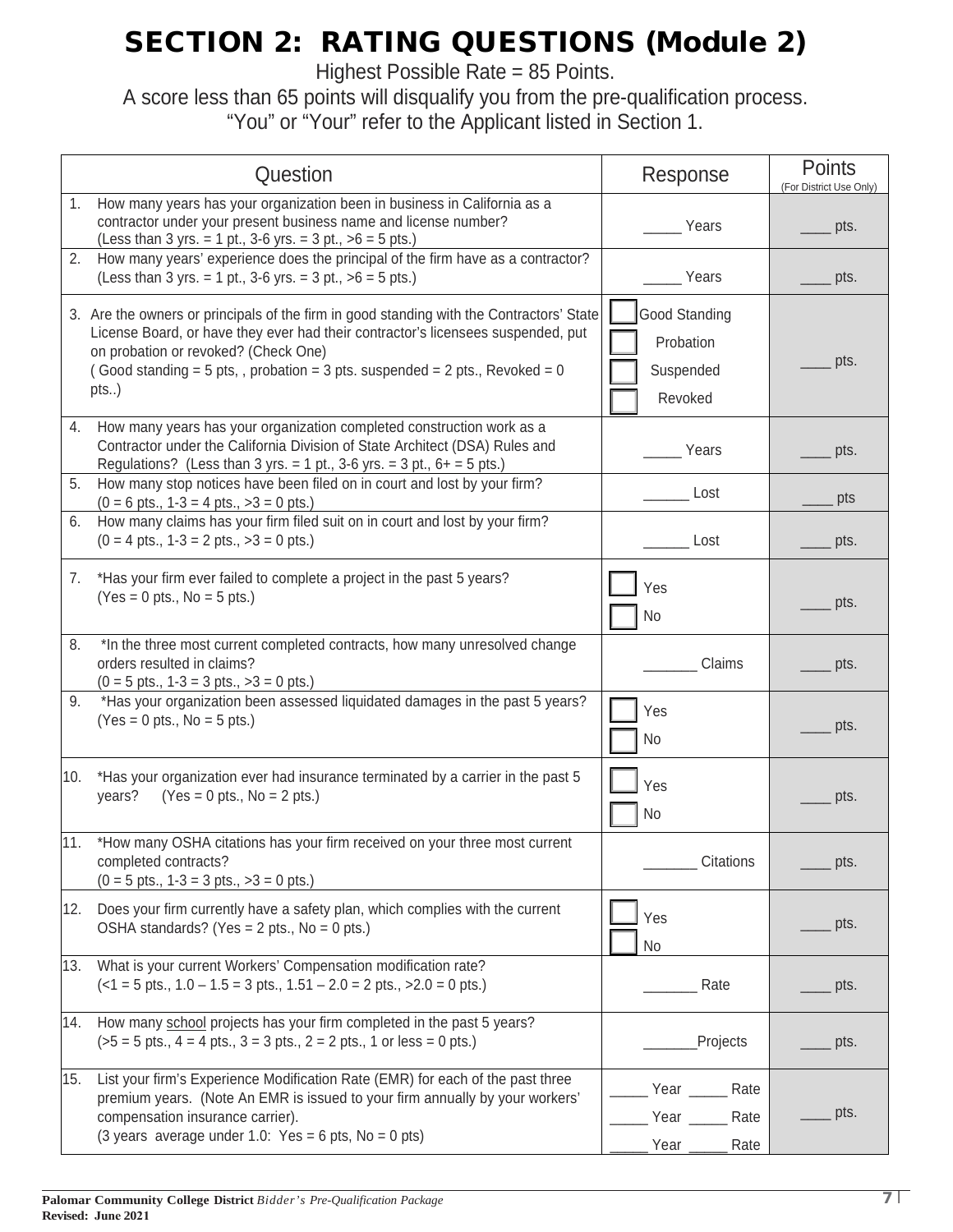|     | Question                                                                                                                                                                                                                                                          | Response                       | <b>Points</b><br>(For District Use Only) |
|-----|-------------------------------------------------------------------------------------------------------------------------------------------------------------------------------------------------------------------------------------------------------------------|--------------------------------|------------------------------------------|
| 16. | *Within the past 5 years, has any employee or entity filed a complaint against<br>your organization with the California Contractors License Board? If yes, how<br>many complaints were filed?<br>$(No = 5 pts., 1 = 4 pts., 2 = 3 pts., 3 = 2 pts., >3 = 0 pts.)$ | Yes<br><b>No</b><br>Complaints | pts.                                     |
| 17. | *Within the past 5 years, has any employee filed a complaint with the Labor<br>Board? If yes, how many complaints were filed?<br>$(No = 5 pts., 1 = 4 pts., 2 = 3 pts., 3 = 2 pts., >3 = 0 pts.)$                                                                 | Yes<br><b>No</b><br>Complaints | pts.                                     |
| 18. | *Has your organization or any officer of your organization been found guilty of<br>violating any federal, state, or local law, rule or regulation regarding a<br>construction contract?<br>$(Yes = 0 pts., No = 5 pts.)$                                          | ′es<br>No.                     | pts.                                     |
|     | Total Score:                                                                                                                                                                                                                                                      |                                | of 85                                    |

\*If you answered "Yes" to questions 7-11, and/or 16-18, you must attach an explanation for each on a separate sheet.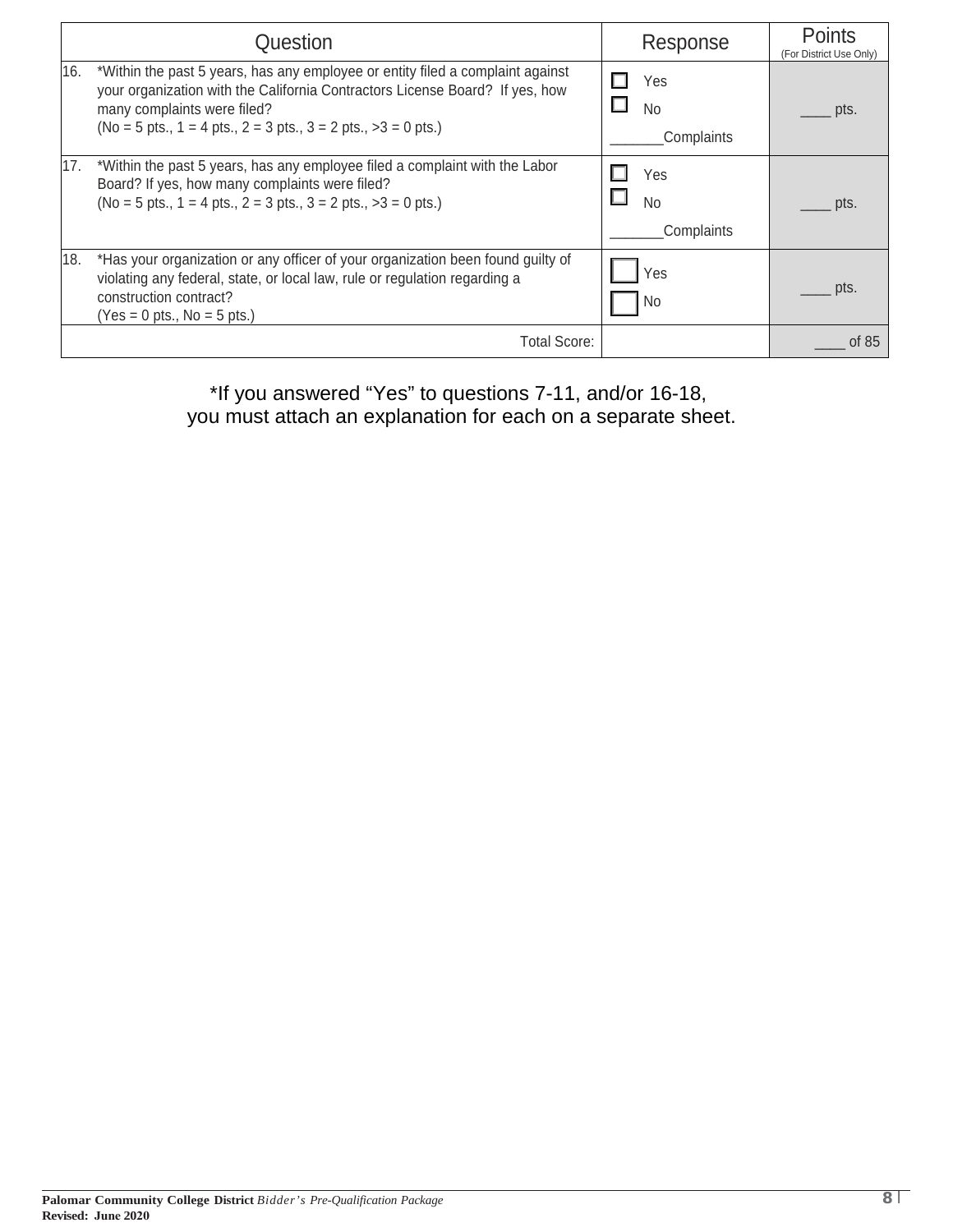## SECTION 3: INSURANCE

|                               | Do you currently have a minimum of \$1,000,000 Combined Comprehensive Single Limit Liability Insurance? |  |  |  |  |  |
|-------------------------------|---------------------------------------------------------------------------------------------------------|--|--|--|--|--|
| Yes: $\vert \vert$<br>$N$ o:  | Please provide a Certificate of Insurance as verification.                                              |  |  |  |  |  |
| Amount of Insurance \$        | Years with Insurance Company: _________                                                                 |  |  |  |  |  |
| Insurance Company Information |                                                                                                         |  |  |  |  |  |
| Name:                         |                                                                                                         |  |  |  |  |  |
|                               |                                                                                                         |  |  |  |  |  |
| Phone:                        |                                                                                                         |  |  |  |  |  |
| Contact:                      |                                                                                                         |  |  |  |  |  |

| <b>District Use Only:</b>                                                                           |
|-----------------------------------------------------------------------------------------------------|
| Certificate of Insurance attached? Yes: _____ Expiration date of insurance: _______________________ |
|                                                                                                     |
|                                                                                                     |
|                                                                                                     |
|                                                                                                     |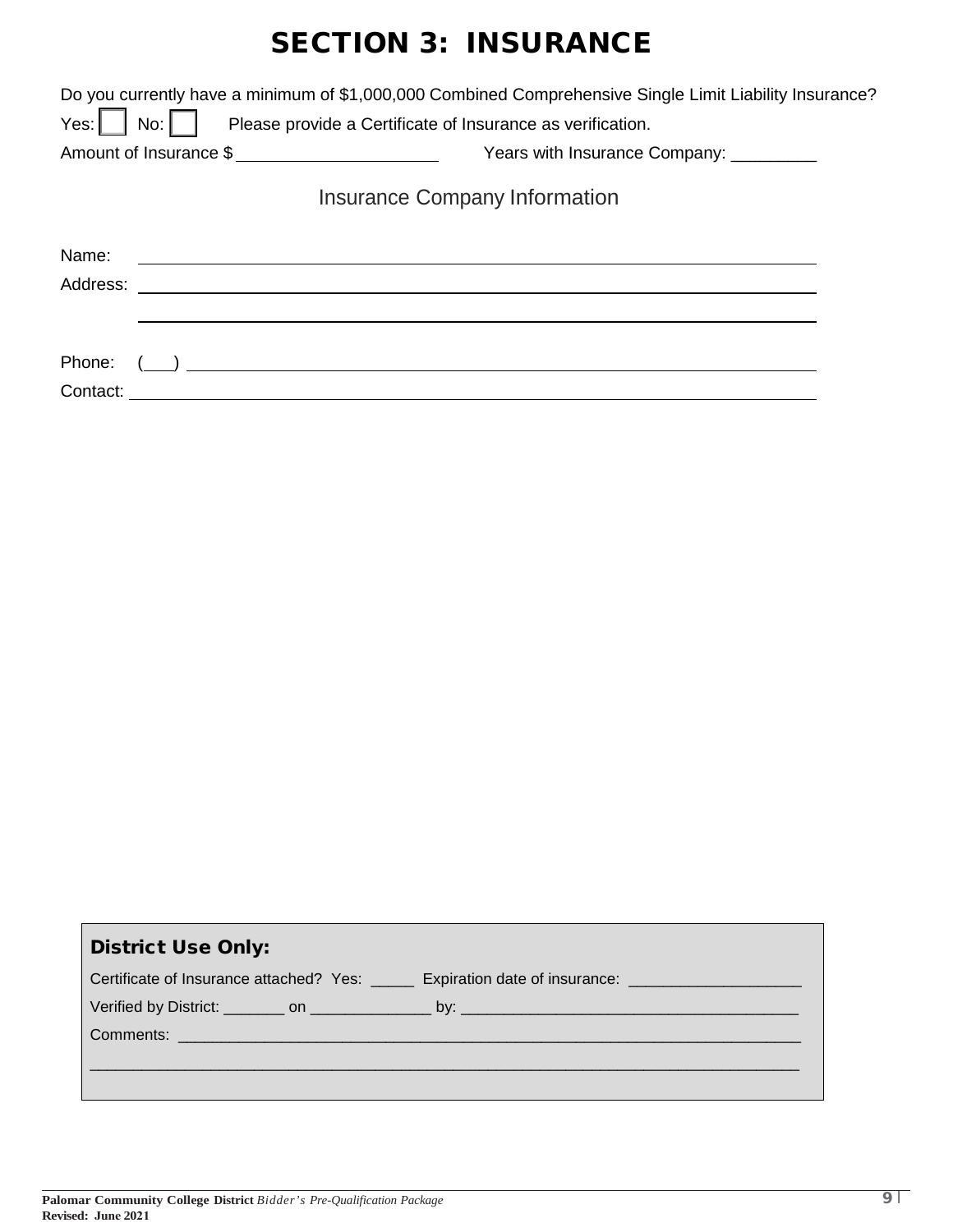Exchange this page for a current original certificate of insurance.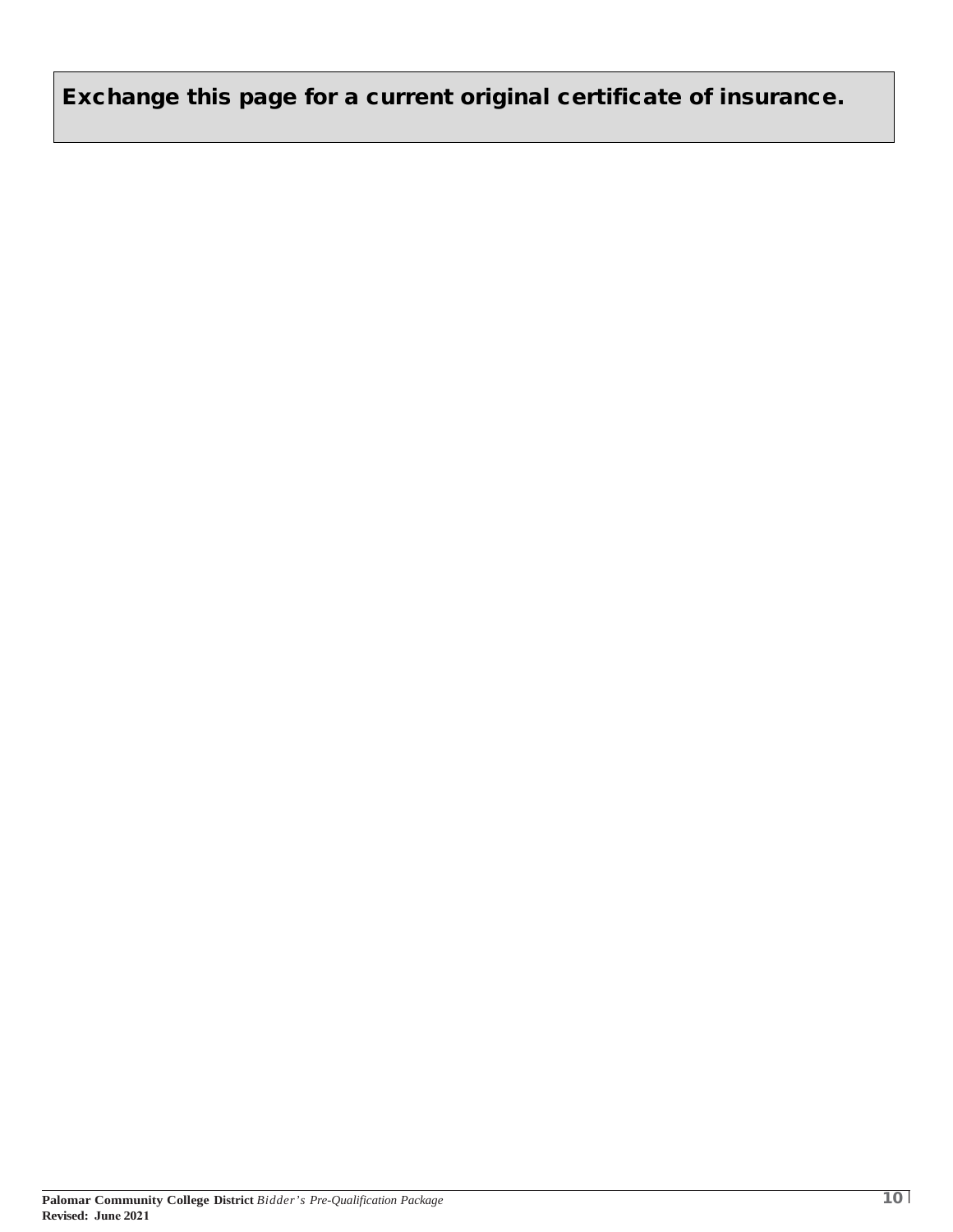# SECTION 4: SURETY INFORMATION

Provide a statement listing names of all surety companies, not agencies, utilized by your company in the **last five (5) years**. State whether the surety or sureties bonding your jobs have been required or requested to complete any part of bidders work during the last five (5) years. Please provide a letter stating bondability from Surety Company.

| Company | Contact & Phone # | <b>Largest Bond</b> | List Years Used |
|---------|-------------------|---------------------|-----------------|
|         |                   |                     |                 |
|         |                   |                     |                 |
|         |                   |                     |                 |
|         |                   |                     |                 |
|         |                   |                     |                 |
|         |                   |                     |                 |
|         |                   |                     |                 |
|         |                   |                     |                 |
|         |                   |                     |                 |

Has your company, any owner, or affiliated company ever:

1. Been unable to obtain a bond or been denied a bond for a contract?

| Yes: | No: l |
|------|-------|
|      |       |

- 2. Defaulted on a contract forcing a Surety to suffer a loss?
	- $Yes: 1 \quad | \quad No: 1$
- 3. Failed to complete a District contract within the authorized contract time?

| ∩c. |  | No· |  |  |
|-----|--|-----|--|--|
|-----|--|-----|--|--|

- 4. Ever declared bankruptcy?
- Yes:  $\parallel$   $\parallel$  No:
- 5. Been in receivership?
	- Yes:  $\parallel$   $\parallel$  No:
- 6. Had any arbitration (not litigation) on a contract?

| ρς· |  | N∩. |  |
|-----|--|-----|--|
|-----|--|-----|--|

7. Are there any outstanding liens/stop notices for labor and/or material filed against your company on any contracts which have been completed or are being completed by your company?

| $YAS$ . | No: |  |
|---------|-----|--|
|         |     |  |

8. Is the company involved in litigation related to construction?  $Yes: \begin{array}{ccc} \vert & \vert & \vert \vert \end{array}$  No:

9. How many projects is your company currently bonded for? \_\_\_\_\_\_\_\_\_\_

If YES to any of the above questions, please attach a brief explanation/description, with dates of occurrences, on a separate page.

### Attach a letter of bondability to this package.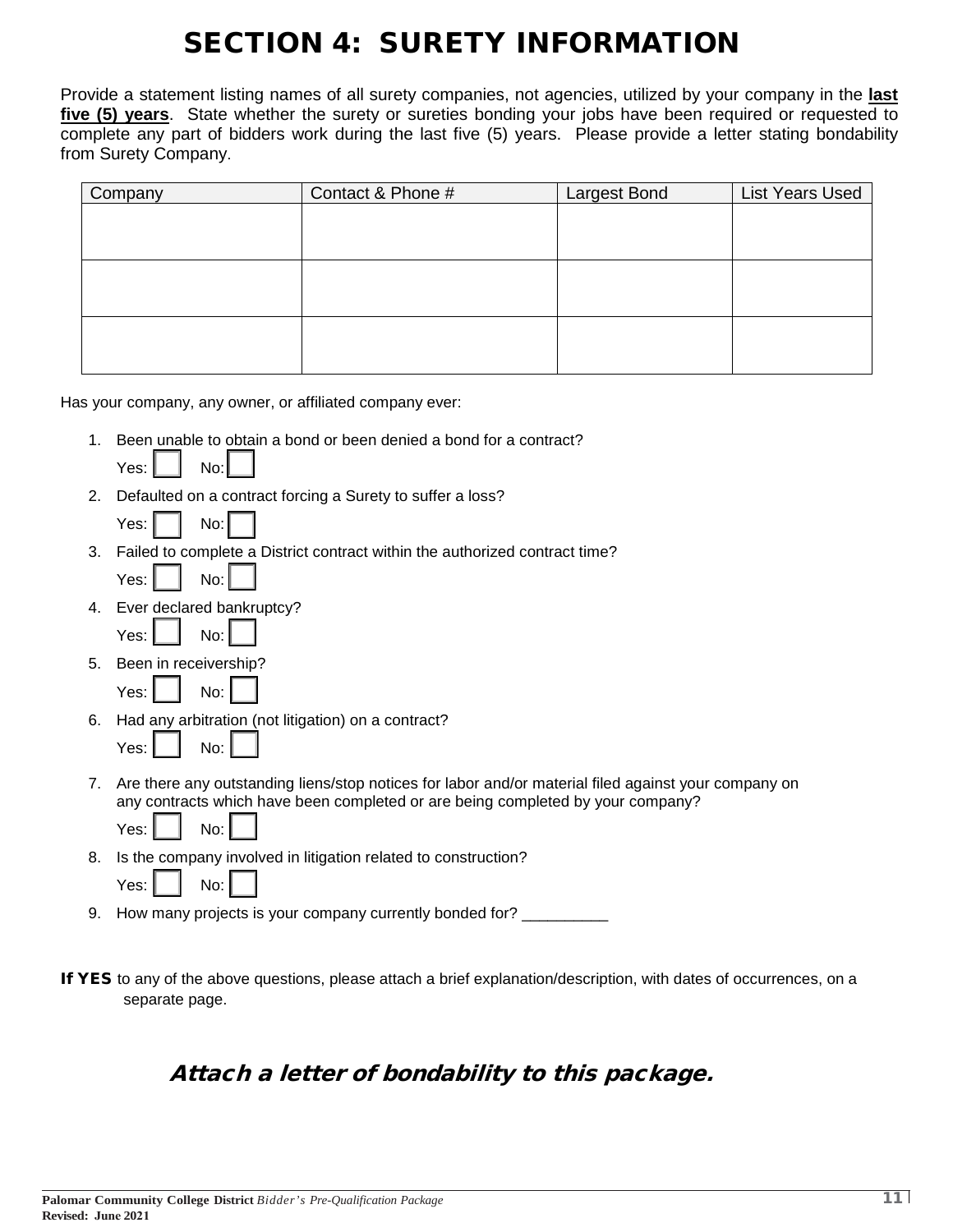| <b>District Use Only:</b>                                                                                                                                                                                                     |  |  |  |  |
|-------------------------------------------------------------------------------------------------------------------------------------------------------------------------------------------------------------------------------|--|--|--|--|
| Letter of Bondability attached? Yes: ______ Dated: _______________ Amount: S: _____/C: ________                                                                                                                               |  |  |  |  |
|                                                                                                                                                                                                                               |  |  |  |  |
|                                                                                                                                                                                                                               |  |  |  |  |
| Has the contractor ever defaulted on a contract that caused the surety to suffer a loss in the past two<br>years? Yes: $\_\_$ No: $\_\_$                                                                                      |  |  |  |  |
|                                                                                                                                                                                                                               |  |  |  |  |
| Has the contractor ever failed to complete a contract? Yes: __ No: __                                                                                                                                                         |  |  |  |  |
| Comments: with the control of the control of the control of the control of the control of the control of the control of the control of the control of the control of the control of the control of the control of the control |  |  |  |  |
| Has contract ever been suspended, dismissed or declared in default from a project during past two<br>years? Yes: $\_\!\_\!\$ No: $\_\!\_\!\$                                                                                  |  |  |  |  |
|                                                                                                                                                                                                                               |  |  |  |  |
| Has contractor ever declared bankruptcy or ever been placed in receivership within past five years?                                                                                                                           |  |  |  |  |
| Yes: No:                                                                                                                                                                                                                      |  |  |  |  |
|                                                                                                                                                                                                                               |  |  |  |  |
| Are there any positive answers to the prior three questions? If yes,<br>contractor is disqualified.                                                                                                                           |  |  |  |  |
| Verified largest contract bonded through surety? \$                                                                                                                                                                           |  |  |  |  |
| Verified maximum size project surety would most likely bond for? \$                                                                                                                                                           |  |  |  |  |
| Outstanding stop notices, liens currently unresolved on completed contracts? Yes: __ No: __                                                                                                                                   |  |  |  |  |
|                                                                                                                                                                                                                               |  |  |  |  |
|                                                                                                                                                                                                                               |  |  |  |  |
|                                                                                                                                                                                                                               |  |  |  |  |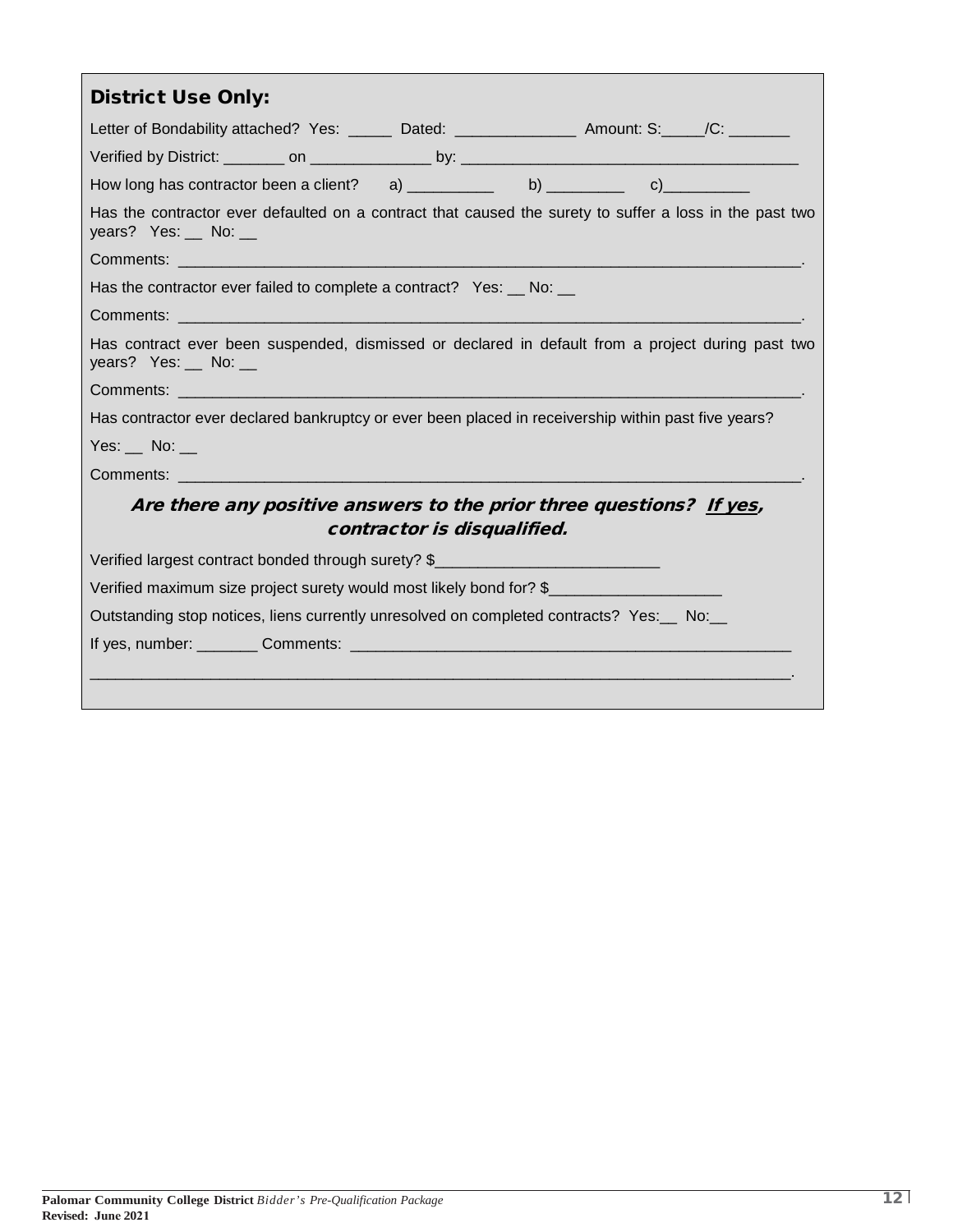Exchange this page for a current original letter of bondability, from surety company, which clearly shows bonding agency's estimate of largest single bond amount most likely approvable.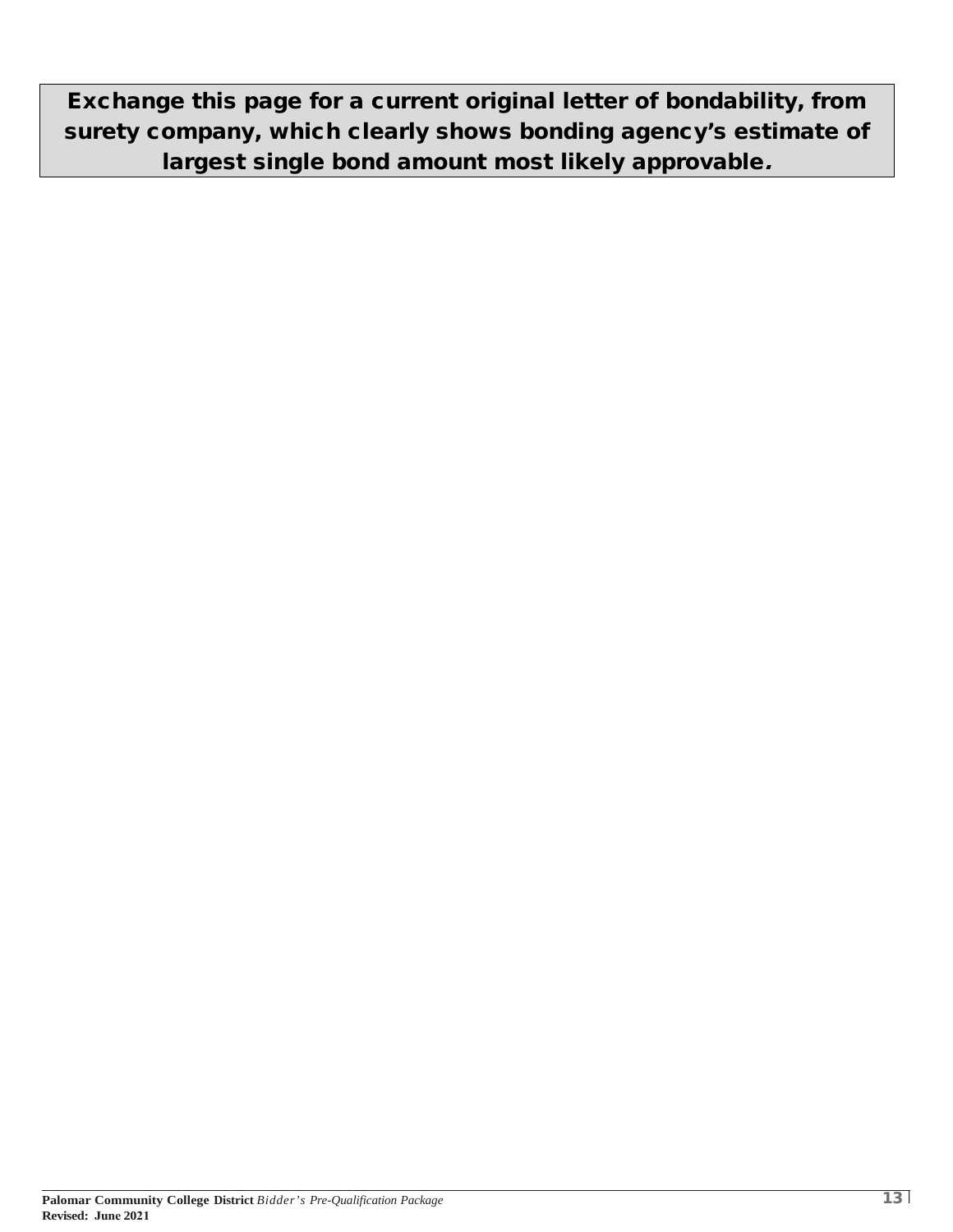## SECTION 5: Performance

Reference Interview Questions (Module 3)

|    | <b>Owner references:</b> Required to submit three (3) Owner references for past projects completed.<br>Provide all Information.                                                                                 |                                  |  |  |
|----|-----------------------------------------------------------------------------------------------------------------------------------------------------------------------------------------------------------------|----------------------------------|--|--|
| 1. | Have you performed work for the Palomar Community College District in the past?                                                                                                                                 |                                  |  |  |
|    | No: $\vert \ \ \vert$<br>Yes: I I                                                                                                                                                                               |                                  |  |  |
|    | If you responded Yes, Palomar College will automatically become one of the required three (3) references and you shall<br>only be required to submit two (2) additional Owner references.                       |                                  |  |  |
|    | Please identify all Palomar College projects. (Attach separate sheet if needed.)                                                                                                                                |                                  |  |  |
|    | $\bullet$                                                                                                                                                                                                       |                                  |  |  |
|    |                                                                                                                                                                                                                 | Year Completed: ________________ |  |  |
|    |                                                                                                                                                                                                                 |                                  |  |  |
|    |                                                                                                                                                                                                                 | Year Completed: _______________  |  |  |
|    |                                                                                                                                                                                                                 |                                  |  |  |
|    |                                                                                                                                                                                                                 | Year Completed: _______________  |  |  |
| 2. | List three (3) Owner references/projects completed for School Districts, preferably community college districts, in<br>the last seven $*(7)$ years not listed in item $#2$ . (Attach separate sheet if needed.) |                                  |  |  |
|    | Contract Amount \$:                                                                                                                                                                                             | Year Completed: _______________  |  |  |
|    |                                                                                                                                                                                                                 |                                  |  |  |
|    |                                                                                                                                                                                                                 |                                  |  |  |
|    |                                                                                                                                                                                                                 | Year Completed: ________________ |  |  |
|    |                                                                                                                                                                                                                 |                                  |  |  |
|    |                                                                                                                                                                                                                 |                                  |  |  |
|    |                                                                                                                                                                                                                 | Year Completed: _______________  |  |  |
| 3. | List two (2) of the largest contracts completed in the past seven (7) years not listed in #2 or #3 above:                                                                                                       |                                  |  |  |
|    |                                                                                                                                                                                                                 |                                  |  |  |
|    |                                                                                                                                                                                                                 |                                  |  |  |
|    |                                                                                                                                                                                                                 | Year Completed: _______________  |  |  |
|    |                                                                                                                                                                                                                 |                                  |  |  |
|    |                                                                                                                                                                                                                 |                                  |  |  |
|    |                                                                                                                                                                                                                 | Year Completed: _______________  |  |  |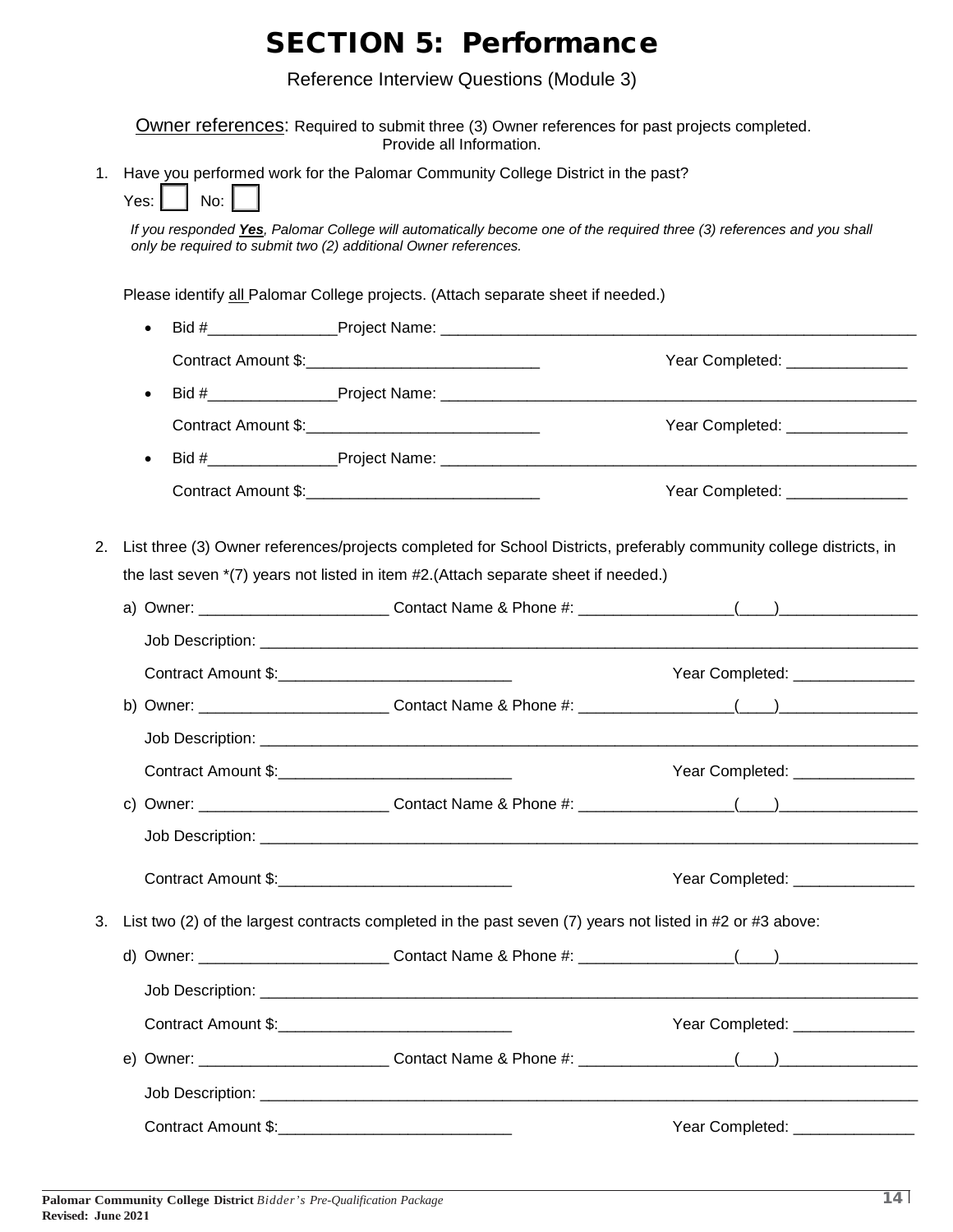#### Subcontractor/Supplier verification

| 4. List 2 current principal Suppliers and 3 current principal Subcontractors |
|------------------------------------------------------------------------------|
|                                                                              |

|                    | Phone: $(\_\_)$                                     |
|--------------------|-----------------------------------------------------|
|                    | Services provided: example and a services provided: |
|                    |                                                     |
|                    |                                                     |
|                    |                                                     |
| Services provided: |                                                     |

The following questions will be used by the District to interview randomly selected contacts from at least two (2) completed projects. The District will do this. *No action on your part is necessary.* These questions are shown for your information only. The highest possible score for these questions is 140 points. **A score less than 120 points disqualifies you from bidding projects proposed by Palomar Community College District** electing to use this pre-qualification process as a condition of bidding.

- 1. Are there any outstanding stop notices or liens currently unresolved on contracts that have been completed? (Max. 10 points)
- 2. Did the contractor provide adequate personnel? (Max. 10 points)
- 3. Did the contractor provide adequate supervision? (Max. 10 points)
- 4. Was there adequate equipment provided on the job? (Max. 10 points)
- 5. Was the contractor timely in providing reports and other paperwork, including change order paperwork? (Max. 10 points)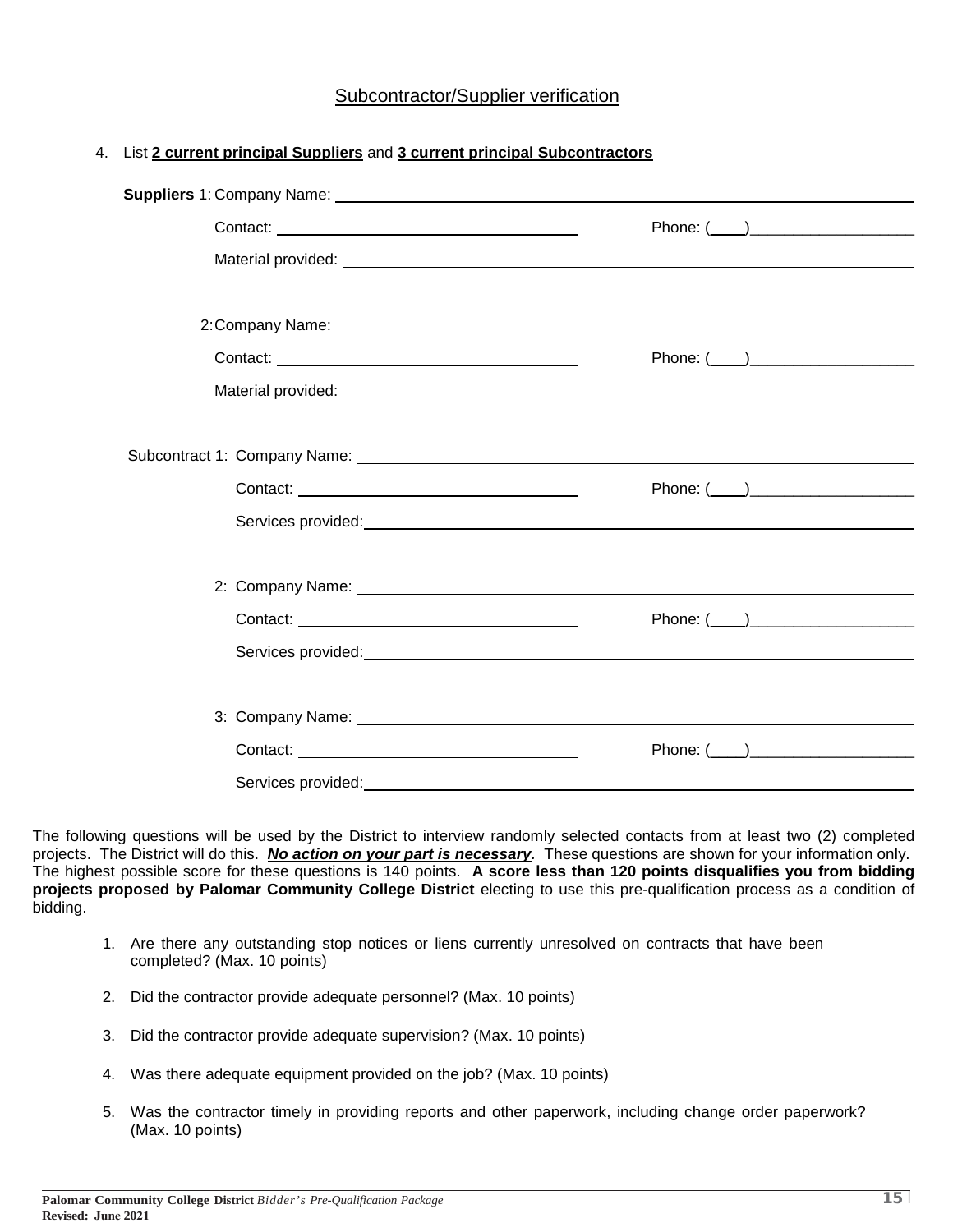- 6. Was the contractor timely in completing the project? (Max. 10 points)
- 7. Were there excessive change orders on the job that can be faulted to the contractor or subcontractors? (Max. 10 points)
- 8. How would you rate the quality of the installed work of the contractor / trade contractor? (Max. 10 points)
- 9. How has the contractor been performing in the area of taking care of warranty items? (Max. 10 points)
- 10. Did you have difficulty with claims? (Max. 10 points)
- 11. How would you rate the contractor's overall performance? (Max. 10 points)
- 12. Would you want to work with them again? (Max. 10 points)
- 13. Did the contractor provide timely and high quality submittals/shop drawings, including BIM coordination? (Max. 10 points)
- 14. Subcontractor / supplier questions: Does this contractor pay their bills on time? (Max. 10 points)

### District Use Only:

| Verification Supplier 1 & 2: Spoke with:<br>Comments: | Annual Vol. \$ | Paid at terms Yes: No: Last usage date                       |       |
|-------------------------------------------------------|----------------|--------------------------------------------------------------|-------|
| Verification Supplier 2: Spoke with:<br>Comments:     | Annual Vol. \$ | Verified by: date:<br>Paid at terms Yes: No: Last usage date |       |
|                                                       |                | Verified by:                                                 | date: |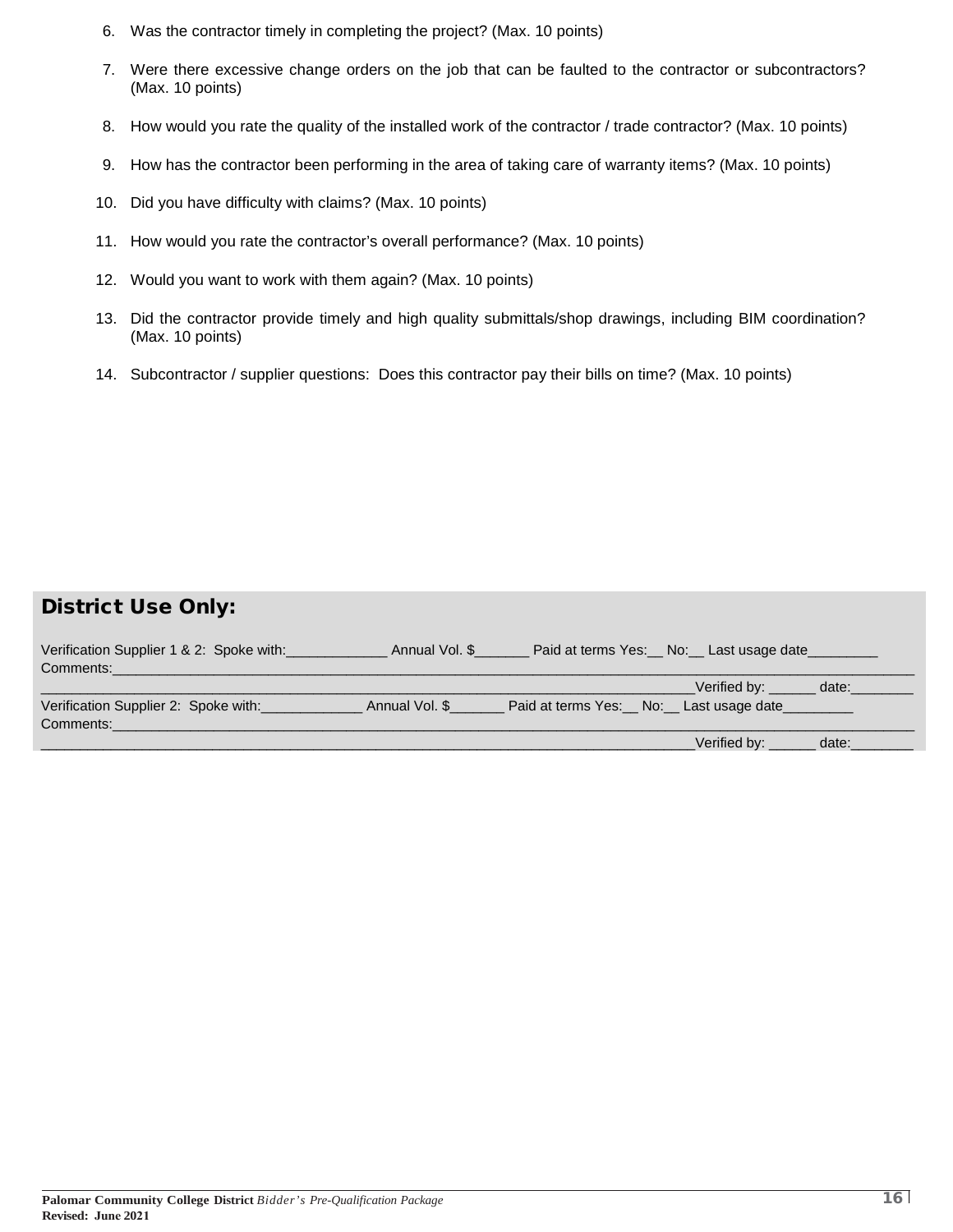## SECTION 6: FINANCIAL INFORMATION

*Reviewed or Audited statements will be required for projects under \$10 million. Audited statements will be required for all construction projects totaling in excess of \$10 million. Note: A compilation is not acceptable.* 

### ACCOUNTANT'S RELEASE LETTER

By signing the form below, I authorize this pre-qualifying agency to contact our company's licensed accounting firm to verify our most recent audited or reviewed financial statement. I understand the financial statement is confidential information and is not open to public inspection.

| <b>Company Name</b>                                                                                                                                   |                                                                                                                                                                                                                                      |
|-------------------------------------------------------------------------------------------------------------------------------------------------------|--------------------------------------------------------------------------------------------------------------------------------------------------------------------------------------------------------------------------------------|
| Signature                                                                                                                                             |                                                                                                                                                                                                                                      |
| <b>Print Name &amp; Title</b>                                                                                                                         |                                                                                                                                                                                                                                      |
| Date                                                                                                                                                  |                                                                                                                                                                                                                                      |
|                                                                                                                                                       |                                                                                                                                                                                                                                      |
| <b>District Use Only:</b>                                                                                                                             | <b>Financial Capacity</b>                                                                                                                                                                                                            |
| The maximum dollar rating is determined by the lesser of the following:                                                                               |                                                                                                                                                                                                                                      |
| Ten times working capital (current assets less current liabilities) or                                                                                |                                                                                                                                                                                                                                      |
| Ten times net worth (assets less liabilities)<br>In ability to meet this rating for a specific project will disqualify a contractor for that project. |                                                                                                                                                                                                                                      |
| Audit<br>Based on an<br>or $\Box$ Review                                                                                                              | Dated: <u>Dated: William School School School School School School School School School School School School School School School School School School School School School School School School School School School School Sch</u> |
| Letter of Credit: \$                                                                                                                                  |                                                                                                                                                                                                                                      |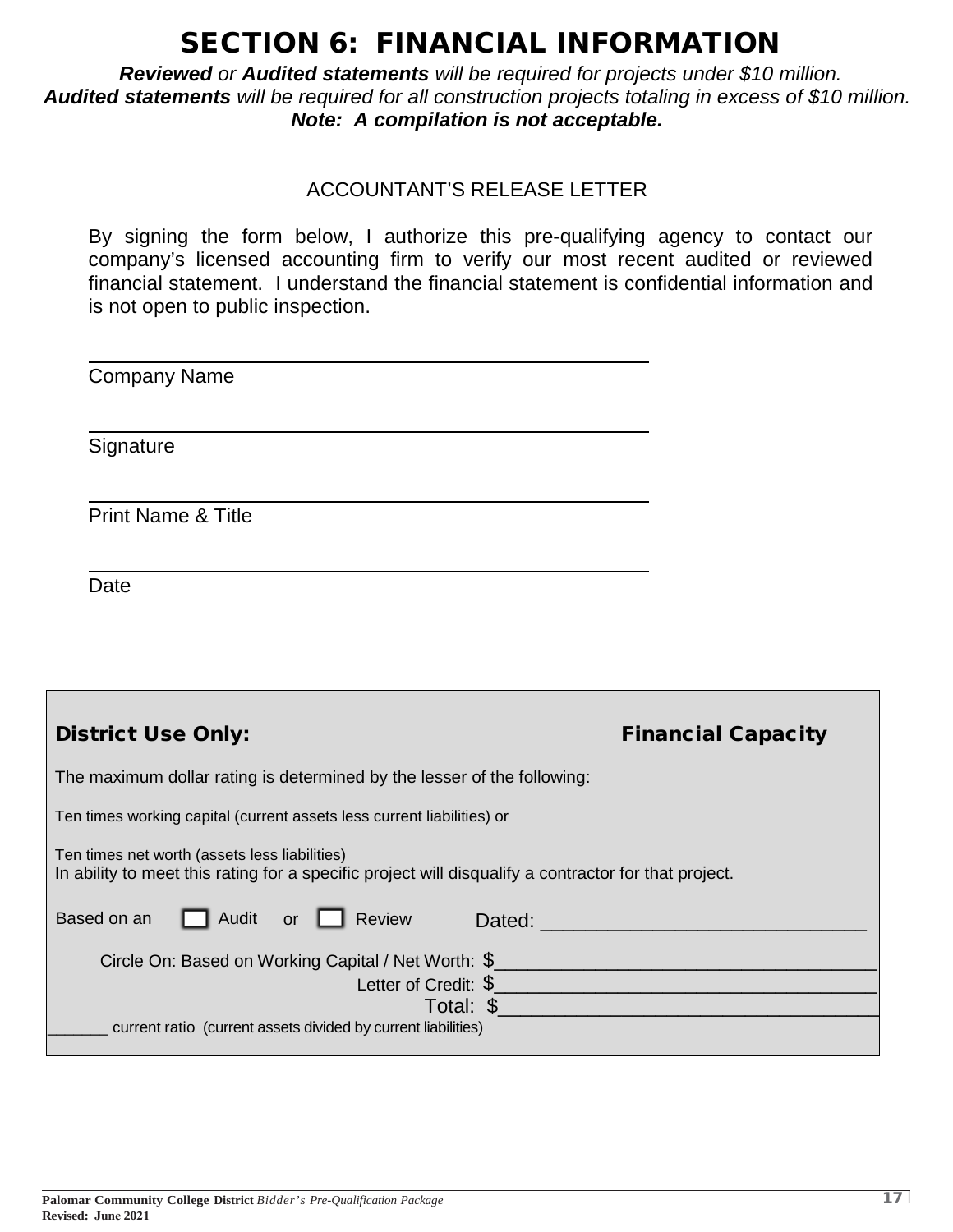The following form may be completed by your financial institution to augment your financial rating. If it prefers, your institution may issue a **Letter of Credit** on its own letterhead, provided the Letter of Credit contains substantially the same provisions, and is addressed to the District and bears an original signature. A letter of credit is optional, not mandatory. It may be used to increase your financial capacity by the value of the letter of credit.

#### **General Lines of credit are not accepted.**

**A letter of credit must be issued specifically to the district as outline below to be used:** 

| TO:                             | <b>Palomar Community College District</b><br>Awarding Agency                                                          |  |
|---------------------------------|-----------------------------------------------------------------------------------------------------------------------|--|
| ATTENTION:                      | Contract Services – Prequalification<br>Department                                                                    |  |
|                                 | SUBJECT: GENERAL LETTER OF CREDIT                                                                                     |  |
|                                 | Name of Contractor                                                                                                    |  |
| written notice to the District. | We certify that the above Contractor has been extended an unqualified letter of credit not to exceed                  |  |
| Institution No. Code:           | <u> 1989 - Johann Harry Harry Harry Harry Harry Harry Harry Harry Harry Harry Harry Harry Harry Harry Harry Harry</u> |  |
|                                 |                                                                                                                       |  |
|                                 |                                                                                                                       |  |
|                                 |                                                                                                                       |  |
|                                 |                                                                                                                       |  |
|                                 |                                                                                                                       |  |
| Print Name & Title:             |                                                                                                                       |  |
|                                 |                                                                                                                       |  |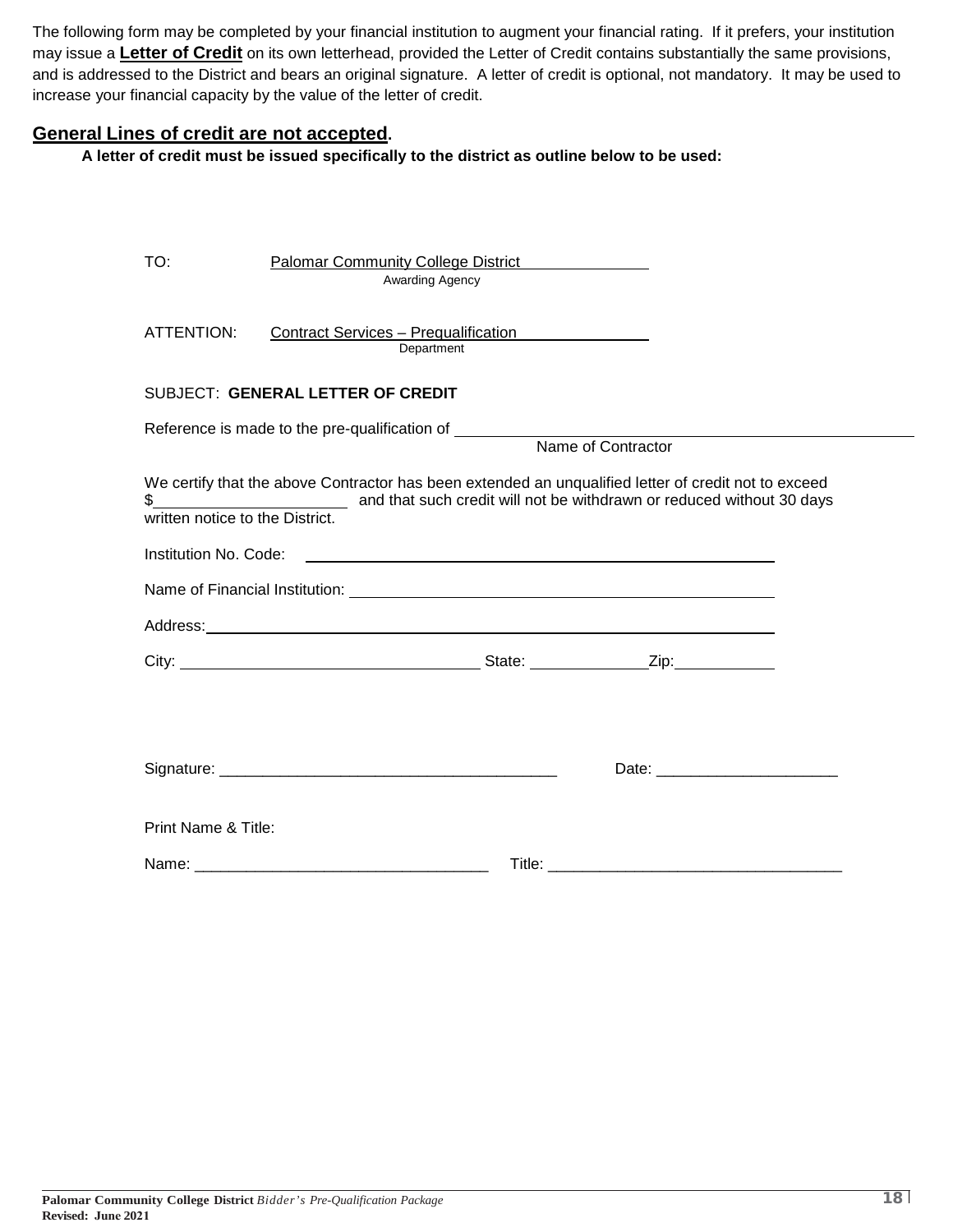### FINANCIAL INSTITUTION RELEASE LETTER

*(For use only when augmenting financial rating with a Letter of Credit)*

By signing the form below, I authorize the pre-qualifying agency to contact our financial institution to verify our letter of credit information. I understand this information is confidential information and is not open to public inspection.

| Company Name        |      |
|---------------------|------|
|                     |      |
| Signature           | Date |
| Print Name & Title: |      |
|                     |      |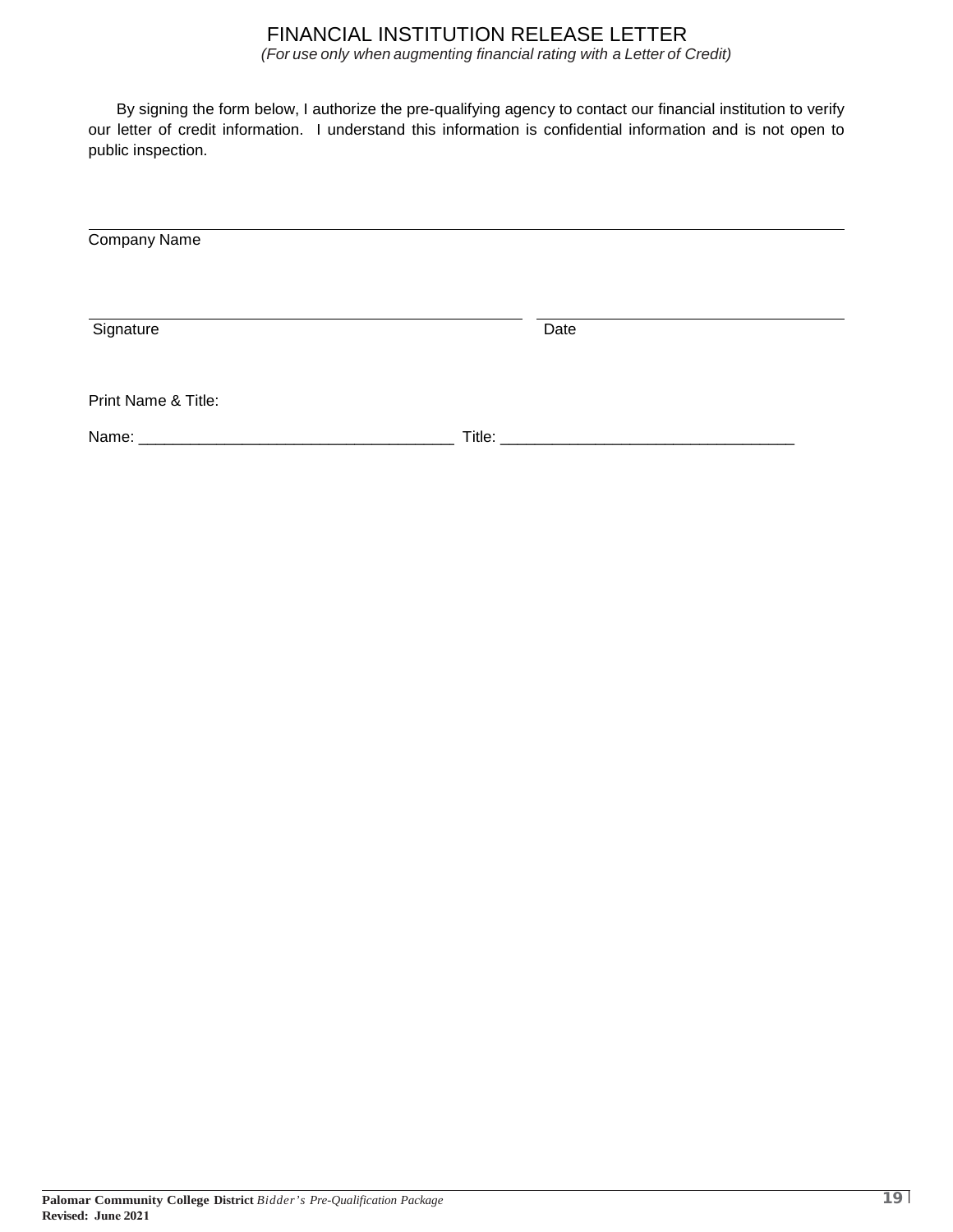# SECTION 7: AFFIDAVITS

*Sign one of the following Affidavits:* 

### **AFFIDAVIT OF AN INDIVIDUAL FOR A SOLE PROPRIETORSHIP**

|                                          |                                                                                                                                                                                                                                     |                           |                              |                                                                                                                                                                                                                                | a hereby certifies and declares under penalty of perjury (state of $\frac{1}{2}$ ) hereby certifies and declares under penalty of perjury                                                                                                                                                                                                                                                                                                   |
|------------------------------------------|-------------------------------------------------------------------------------------------------------------------------------------------------------------------------------------------------------------------------------------|---------------------------|------------------------------|--------------------------------------------------------------------------------------------------------------------------------------------------------------------------------------------------------------------------------|---------------------------------------------------------------------------------------------------------------------------------------------------------------------------------------------------------------------------------------------------------------------------------------------------------------------------------------------------------------------------------------------------------------------------------------------|
| that the foregoing is true and correct.  |                                                                                                                                                                                                                                     |                           |                              |                                                                                                                                                                                                                                |                                                                                                                                                                                                                                                                                                                                                                                                                                             |
|                                          |                                                                                                                                                                                                                                     |                           |                              | Date: <u>____________________</u>                                                                                                                                                                                              |                                                                                                                                                                                                                                                                                                                                                                                                                                             |
|                                          | respect, the submitter will refrain from further bidding on District work until a revised and corrected statement is submitted.<br>The person whose signature appears above is the individual who has authority to bind Contractor. |                           |                              |                                                                                                                                                                                                                                | knowledge. The statement is for the purpose of inducing the District to supply the submitter with plans and specifications and any depository,<br>vendor, or other agency named therein is hereby authorized to supply the District with any information necessary to verify the statement.<br>Should the foregoing statement at any time cease to properly and truly represent the financial condition of the submitter in any substantial |
|                                          |                                                                                                                                                                                                                                     |                           |                              |                                                                                                                                                                                                                                |                                                                                                                                                                                                                                                                                                                                                                                                                                             |
|                                          |                                                                                                                                                                                                                                     |                           | <b>PARTNERSHIP AFFIDAVIT</b> |                                                                                                                                                                                                                                |                                                                                                                                                                                                                                                                                                                                                                                                                                             |
|                                          |                                                                                                                                                                                                                                     |                           |                              |                                                                                                                                                                                                                                |                                                                                                                                                                                                                                                                                                                                                                                                                                             |
|                                          |                                                                                                                                                                                                                                     |                           |                              |                                                                                                                                                                                                                                |                                                                                                                                                                                                                                                                                                                                                                                                                                             |
|                                          | hereby certifies and declares under penalty of perjury that the foregoing is true and correct.                                                                                                                                      |                           |                              |                                                                                                                                                                                                                                |                                                                                                                                                                                                                                                                                                                                                                                                                                             |
|                                          | Signature of Applicant: Signature of Applicant:                                                                                                                                                                                     |                           |                              | Date: the contract of the contract of the contract of the contract of the contract of the contract of the contract of the contract of the contract of the contract of the contract of the contract of the contract of the cont |                                                                                                                                                                                                                                                                                                                                                                                                                                             |
|                                          |                                                                                                                                                                                                                                     | Partnership, answer this: |                              |                                                                                                                                                                                                                                |                                                                                                                                                                                                                                                                                                                                                                                                                                             |
|                                          | 1.                                                                                                                                                                                                                                  |                           |                              |                                                                                                                                                                                                                                |                                                                                                                                                                                                                                                                                                                                                                                                                                             |
|                                          | 2.                                                                                                                                                                                                                                  |                           |                              | State whether partnership is general, limited or association:                                                                                                                                                                  |                                                                                                                                                                                                                                                                                                                                                                                                                                             |
| Name, Title and address of each partner: |                                                                                                                                                                                                                                     |                           |                              |                                                                                                                                                                                                                                |                                                                                                                                                                                                                                                                                                                                                                                                                                             |
| <b>Name</b>                              | <b>Title</b>                                                                                                                                                                                                                        |                           |                              | <b>Address</b>                                                                                                                                                                                                                 | City, State, and Zip                                                                                                                                                                                                                                                                                                                                                                                                                        |
|                                          |                                                                                                                                                                                                                                     |                           |                              |                                                                                                                                                                                                                                |                                                                                                                                                                                                                                                                                                                                                                                                                                             |

*(Attach a separate page if needed.)*

The submitter of the foregoing statement of experience and financial condition has read the same and it is true to the best of his/her knowledge. The statement is for the purpose of inducing the District to supply the submitter with plans and specifications and any depository, vendor, or other agency named therein is hereby authorized to supply the District with any information necessary to verify the statement. Should the foregoing statement at any time cease to properly and truly represent the financial condition of the submitter in any substantial respect, the submitter will refrain from further bidding on District work until a revised and corrected statement is submitted.

Provide evidence in a form and substance acceptable to the District (such as a Power of Attorney) that the person whose signature appears above has authority to bind Contractor.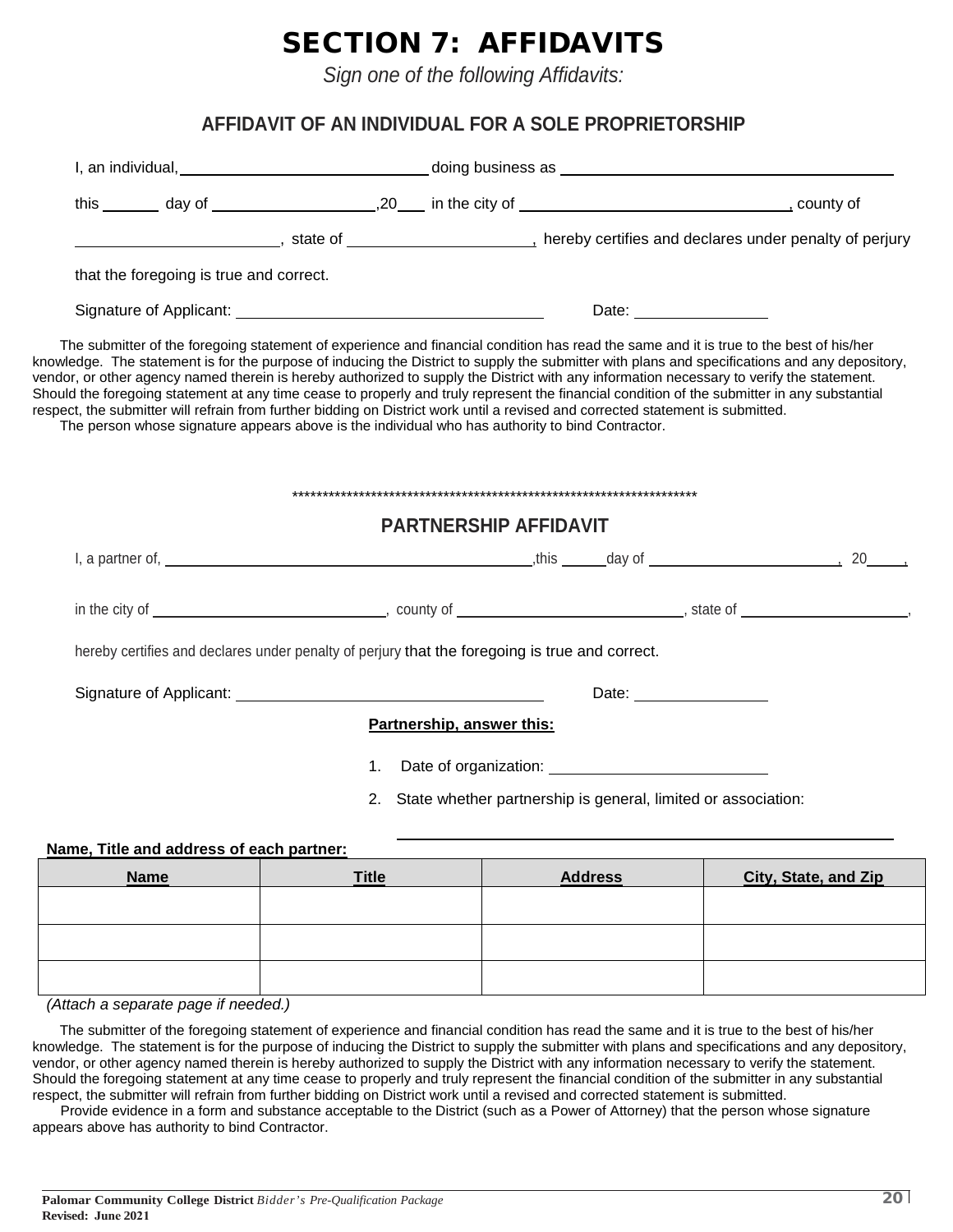### **CORPORATION AFFIDAVIT**

| $l,$ the, $\qquad \qquad$ of                    |                           |                          | this . |
|-------------------------------------------------|---------------------------|--------------------------|--------|
|                                                 |                           |                          |        |
|                                                 |                           |                          |        |
| the foregoing is true and correct.              |                           |                          |        |
| Signature of Applicant: Signature of Applicant: |                           | Date: __________________ |        |
|                                                 | Corporation, answer this: |                          |        |
|                                                 |                           |                          |        |
|                                                 | 2. In what state:         |                          |        |

The submitter of the foregoing statement of experience and financial condition has read the same and it is true to the best of his/her knowledge. The statement is for the purpose of inducing the District to supply the submitter with plans and specifications and any depository, vendor, or other agency named therein is hereby authorized to supply the District with any information necessary to verify the statement. Should the foregoing statement at any time cease to properly and truly represent the financial condition of the submitter in any substantial respect, the submitter will refrain from further bidding on District work until a revised and corrected statement is submitted.

**\*Provide a certified copy of the minutes of the corporation indicating that the person whose signature appears above has authority to bind the corporation.** 

**\*Provide copy of most recent certificate from the Secretary of State indicating the standing of the Corporation;**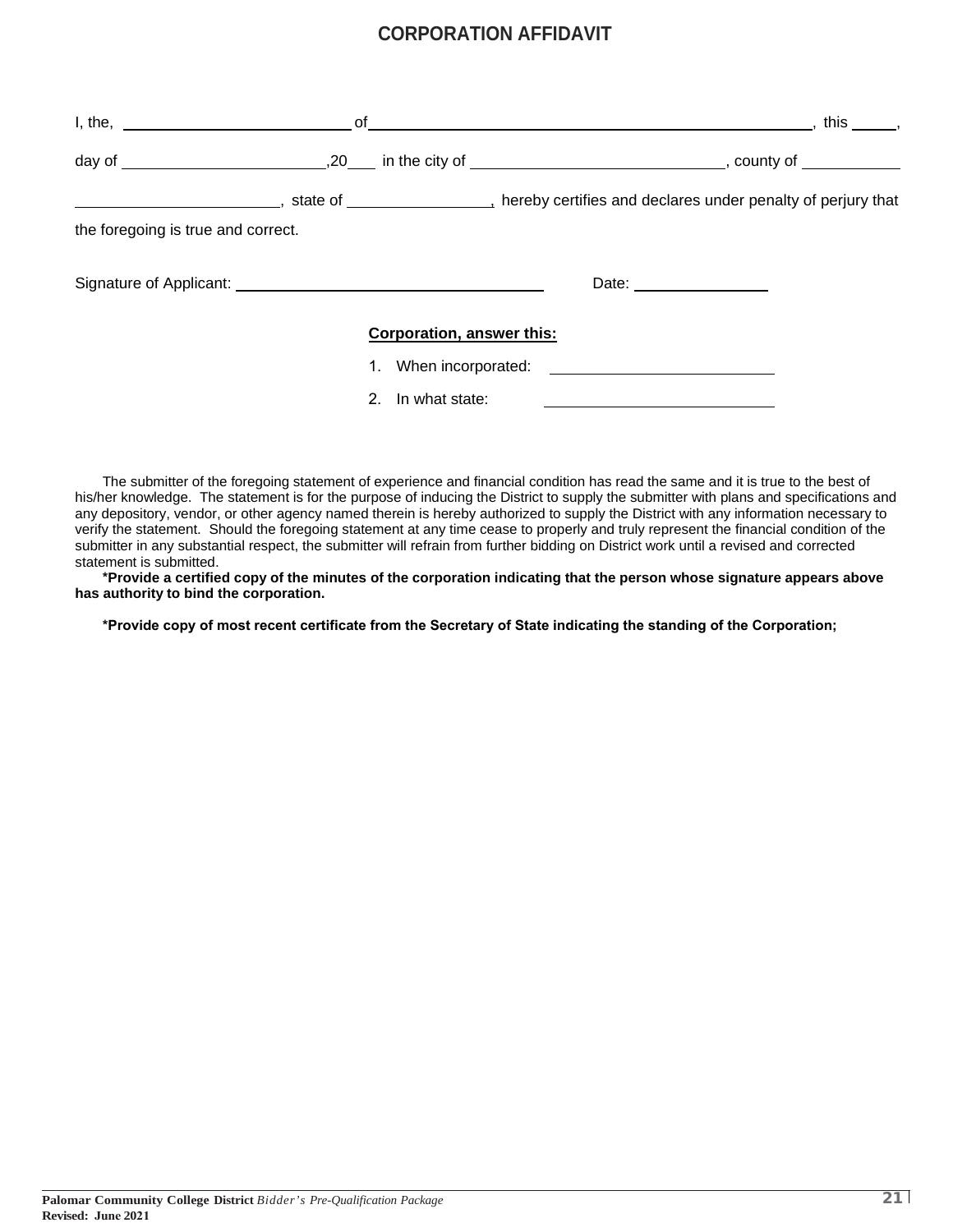Exchange this page with the following documents:

- *Provide copy of most recent certificate from the Secretary of State indicating the standing of the Corporation;*
- *Provide copy of the certified minutes of corporation meeting which approved authorized signer to bind corporation;*
- *Provide latest financial statement: Audit or Reviewed financials;*
- *Include any additional information you wish to add.*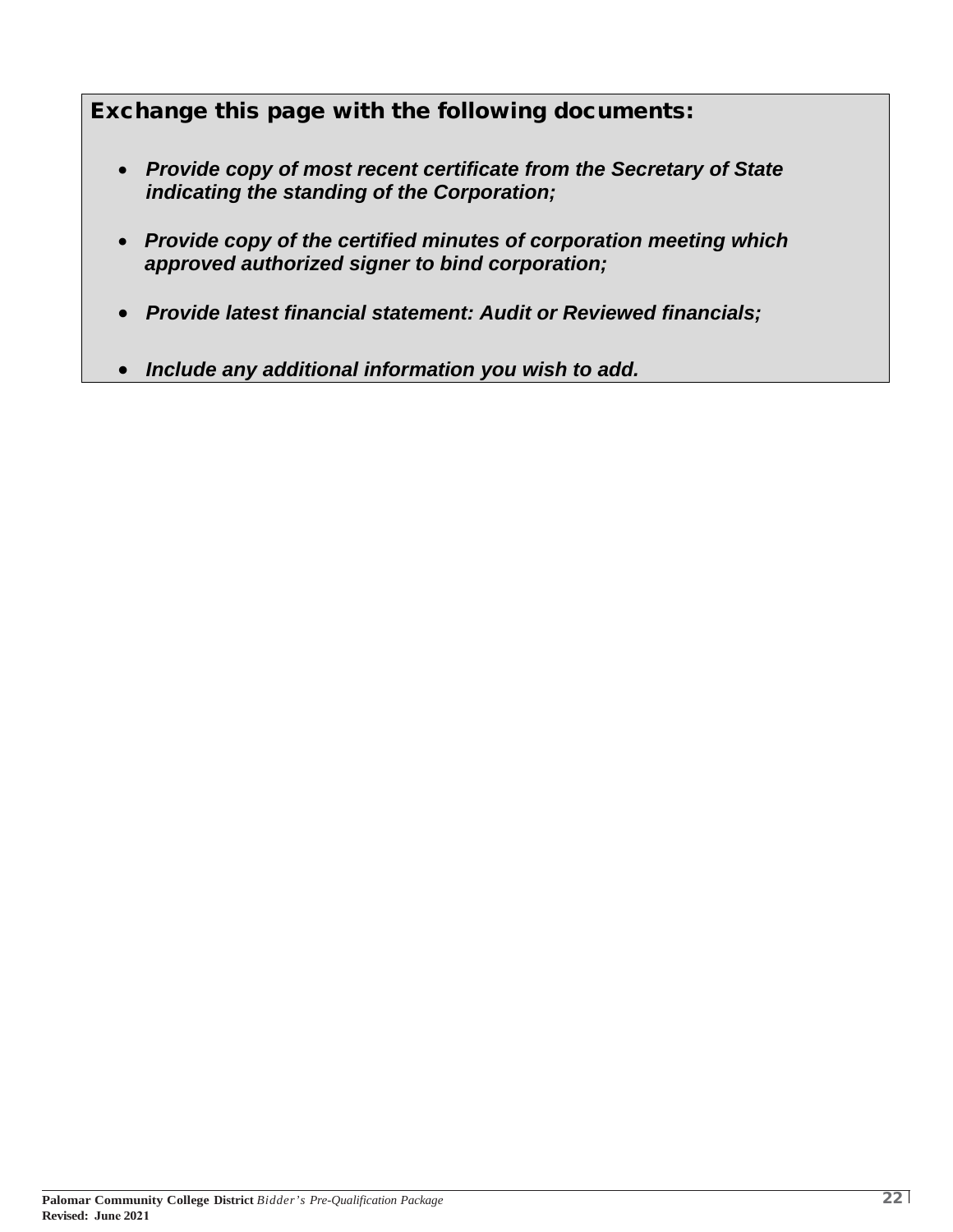# GENERAL CONDITIONS

- 1. The Applicant must provide current, accurate, and complete information. Incomplete or inaccurate documentation may result in denial of Pre-Qualification.
- 2. The District reserves the right to verify the information submitted by the Applicant, in any related documents, or by supplemental information or data as necessary. If it is determined that false information or data was submitted in conjunction with the Application, the District may deny Pre-Qualification, revoke previously granted approval, or, if an award has been made, may terminate the contract.
- 3. All costs associated with completion of the Application shall be borne by the Applicant. The District shall not in any event, be liable for any expense incurred by the Applicant in connection with the preparation, completion or submission of the Application.
- 4. The District reserves the right to extend the Application submission deadline if such action is determined to be in the best interest of the District.
- 5. The District's Contract Services Office has access to all information provided on the Application, related documents, and supplemental data. Should information or data provided in the Application indicate possible fraud, collusion, or intentional submission of false information, the matter may be referred to the District's Legal Counsel for further review and possible investigation independent of the Pre-Qualification process.
- 6. If the Applicant displays a significant lack of cooperation in facilitating verification of its information or providing data, the District, at its sole discretion, may deny the firm Pre-Qualification approval and declare the Applicant's bid or proposal to be non-responsive for the specific procurement.
- 7. The financial information submitted in conjunction with the Applicant's Application is considered confidential business information and will be afforded protection by the District to the fullest extent permitted by law.
- 8. Any dispute arising out of this Application or relating to Pre-Qualification in general shall be heard and determined in the Superior Court of the State of California, County of San Diego, or in the United States District Court for the Southern District of California. If an action is commenced against the District in jurisdictions other than the above courts, and the District is forced to compel compliance with this provision through court action, Applicant and its owners shall be liable for all expenses, including attorney's fees, incurred by the District in its effort to compel compliance.
- 9. The District reserves the right to revise the Application and instructions in whole or in part at any time.
- 10. The Pre-Qualification of a prospective Applicant shall neither limit nor preclude the District's subsequent consideration of a Pre-Qualified Applicant's responsibility on factors other than the prospective Applicant's financial qualifications. (See Public Contracts Code §20651.5)